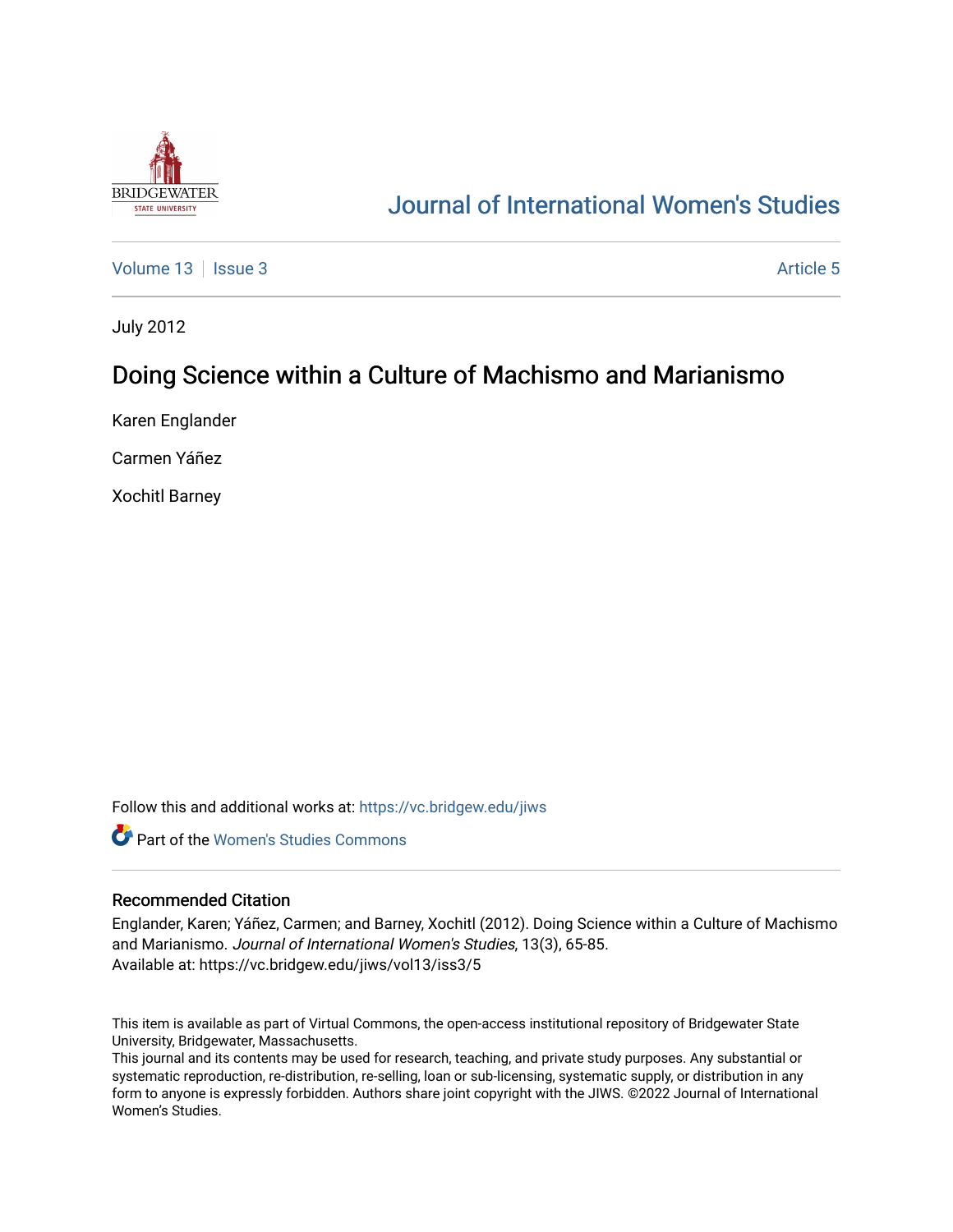# **Doing Science within a Culture of Machismo and Marianismo<sup>1</sup>**

By Karen Englander<sup>2</sup>, Carmen Yáñez $^3$  and Xochitl Barney $^4$ 

#### **Abstract**

Women have been joining the ranks of professional scientists in increasing numbers although international statistics indicate that women's participation varies substantially in different regions. Variation in rates of participation can be explained in part by cultural contexts, and in Mexico, dominant cultural ideologies of machismo and marianismo prevail. To understand the impact, if any, of these ideologies on the lives of women scientists in their professional interactions, a case study was conducted at one research institute. The results indicate that the women scientists report different interactions with men and with other women, and interactions vary with the status of the interactant: whether a senior researcher or administrator, a colleague of similar status, a technician, or a student, and whether a man or a woman. The interactions are strongly influenced by gendered ideologies. The women see themselves as non-traditional, while working in a professional context that continues to expect them to behave traditionally.

*Keywords:* scientists, women scientists, machismo, marianismo, discourse analysis, Latin America, Mexico.

#### **Introduction**

l

Women have been joining the ranks of professional scientists—i.e. the 23 fields of natural, exact, and social sciences and technology recognized by UNESCO (1988) in increasing numbers in recent decades, but equity has not been obtained. International statistics indicate that women's participation varies substantially in different regions of the world: Asia and South Asia have the lowest representation of women at 15% and 12%, respectively; the United States reports women's participation is consistent with the overall world average at 27%; and the percentage of women scientists in Latin America is among the highest at 46% (UNESCO, 2006). In Mexico, the rate of participation is 32% (National Academies Committee on Women in Science, Engineering, and Medicine, 2011), which continues to be higher than the U.S. figure, but below Latin America as a whole.

 $<sup>1</sup>$  This paper is dedicated to the third author, Xochitl Barney, who is greatly missed by her colleagues,</sup> friends and family.

<sup>&</sup>lt;sup>2</sup> Karen Englander, Ph.D. is a professor in the Faculty of Languages at the Universidad Autónoma de Baja California, Mexico, with a research interest in non-Anglophone scientists publishing their work in English, issues of gender, equity and globalization. Her work has been published in *Discourse Studies, the Journal of Language, Identity and Education,* and *the Journal of Applied Linguistics*Universidad Autónoma de Baja California, Mexico kenglander@uabc.edu.mx

 $3$  Carmen Yáñez, M.A. is a teacher at the Faculty of Languages at the Universidad Autónoma de Baja California specializing in teacher education. Her research focuses on academic writing in English by Mexican undergraduate studentsUniversidad Autónoma de Baja California, Mexico cyanezk@uabc.edu.mx

 $4 \times 4$  Xochitl Barney, B.A. was a recent graduate of the Bachelors degree in the Teaching of Languages at the Universidad Autónoma de Baja California. Her sudden passing is a great loss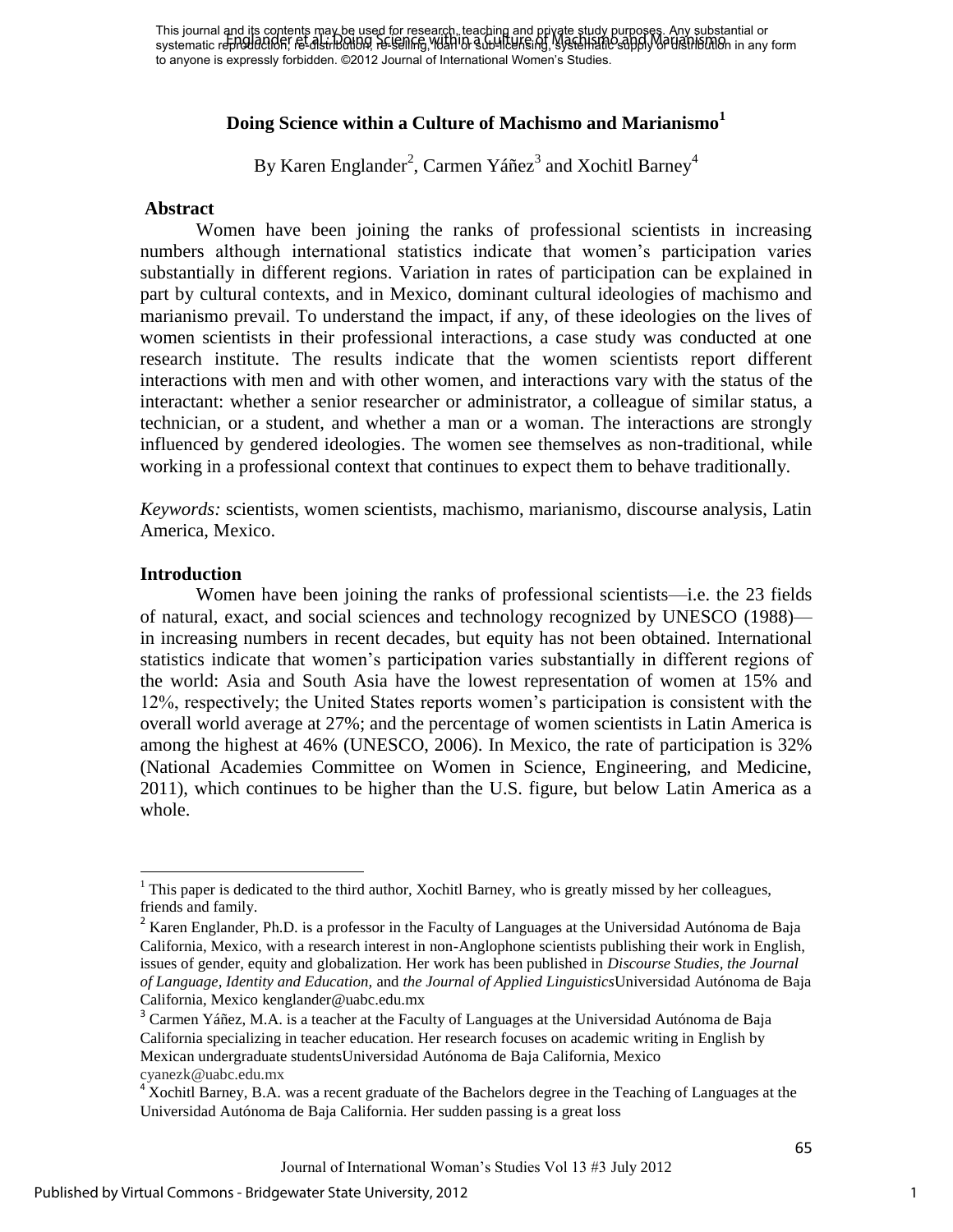Mexican women's participation in science can be understood in light of the limited access to higher education that affects most of the population (Kuznelstov  $\&$ Dahlman, 2008). Thus reaching professional status is somewhat restricted for all Mexicans, and so it is girls (and boys) from well-to-do and highly educated families who are likely to receive the cultural message to become highly educated themselves. But girls also receive the message to fulfill traditional gender expectations to marry and have children (Etzkowitz & Kemelgor, 2001).

Gender expectations in Mexico are especially interesting because of the ideology of *machismo<sup>5</sup>* that affects men's behaviors (Fragoso & Kashubeck, 2000; Gutmann, 1996, 1999; Montalvo & García, 2006) and *marianismo*<sup>6</sup> (Stevens, 1973) that affects women. The terms machismo and macho (the latter is both a noun as in "he is a real macho" and an adjective "he is really macho") have entered the English-speaking world as general descriptors of undesirable male aggressive behavior (Oxford English Dictionary, 2012). Marianismo is less well-known and is the cultural ideology in which women are judged against an ideal of the Virgin Mary (Stevens, 1973).

The impact of such gendered ideologies on the lives of professional women in Mexico is still under-researched. Women whose professional lives are centered in the geosciences are particularly interesting because they have chosen a discipline that attracts few women. In this paper, we offer an analysis of culturally specific gender expectations vis-à-vis the workplace experience of a small group of women scientists in a geoscience division in a Mexican research institute. Our aim is to understand their lived experience through their expression of positive and negative professional interactions with male and female colleagues, administrators, technicians and students. We also want to examine these scientists' descriptions of themselves in their research environment. Finally, we want to understand the relationship of the discoursal gendered ideology of machismo and marianismo to the women's interactions and self-descriptions. We undertook a qualitative, discourse analytical study, with the following research questions:

RQ 1: What are the type and frequency of positive and negative interactions that women geoscientists in a Mexican research institution report as having with the other women and men in their professional lives?

RQ 2: How do these women geoscientists describe themselves?

RQ3: What do these characterizations of self and others reveal about the gendered ideology of machismo and marianismo as it is experienced by these women geoscientists?

We look specifically at the women scientists' discourse because "discourse names, orders, and defines experience" (Wood, 1994, p. 17) and it shapes the experience of individuals and societies.

This paper proceeds with an overview of women scientists around the world, an explanation of the ideology of machismo and marianismo, and presentation of this particular study with methods, results, discussion and conclusions.

<sup>&</sup>lt;sup>5</sup> See the section below for a more detailed explanation of the terms macho and machismo

<sup>&</sup>lt;sup>6</sup> See the section below for a more detailed explanation of marianismo.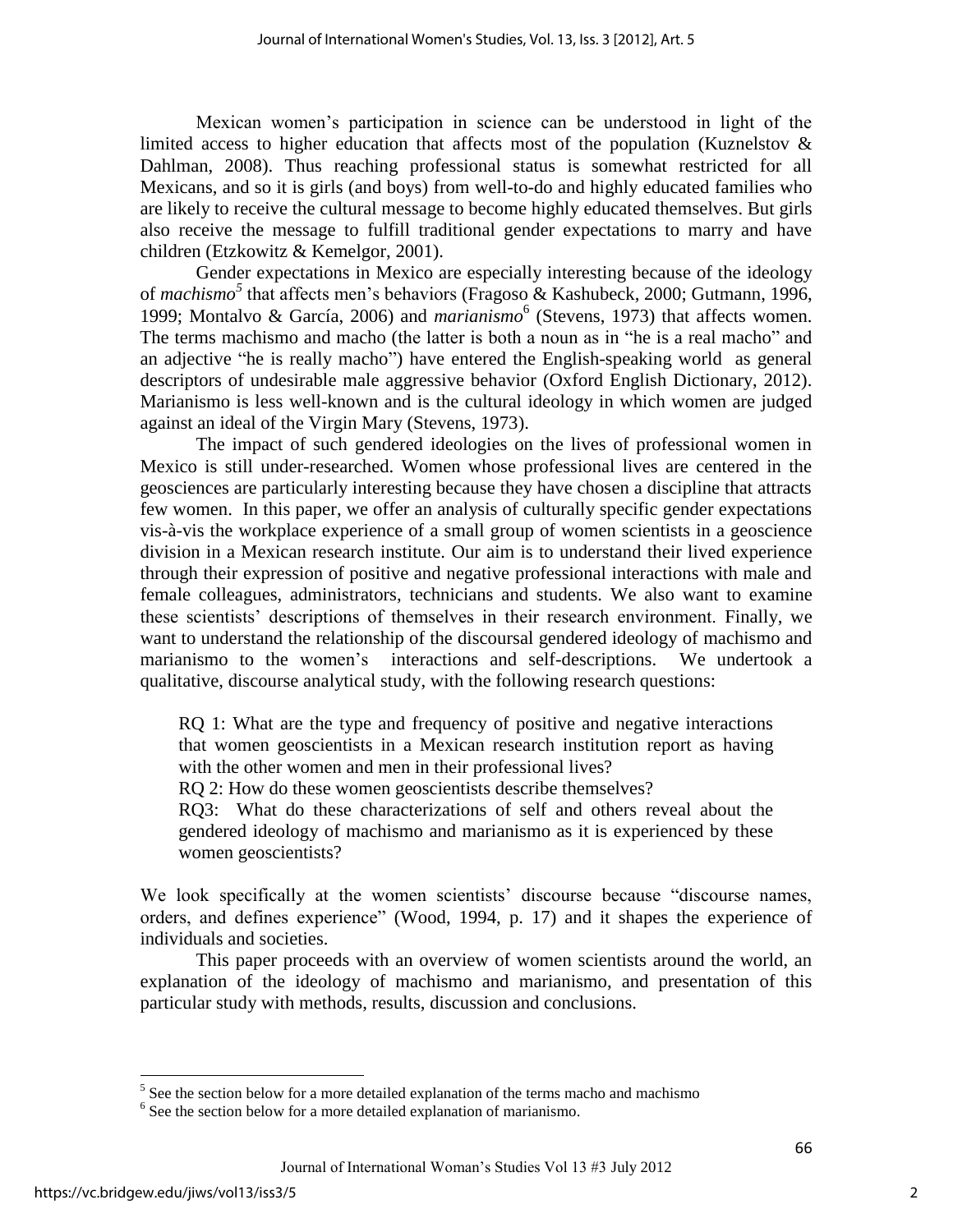#### **Women Scientists around the World**

Research concerning the lack of parity in most parts of the world between the number of men and women scientists indicates that obstacles remain for women's equal participation in science. The obstacles can be considered structural and cultural.

Structurally, the "leaky pipeline" is a metaphor used to indicate the phenomenon in which women enter science education in relatively large numbers, but then abandon the field before obtaining full professional status (Barinaga, 1992). While discussion of women's advancement in or abandonment of science has been characterized as individual choices and decision making (Rosser, 2004), research indicates that (sometimes insufficient) educational support and (sometimes unwelcoming) learning and working environments are institutionalized elements that limit women's progress through the pipeline (Rosser, 2004) (Alpay, Kambouri, & Ahearn, 2010). For those who achieve their doctorates, entering and remaining in the full-time scientific workforce can also be difficult. Managing the balance between career and family, problems due to the small number of women in their field, the current environment of tight resources, and overt discrimination and harrassment are reported by women scientists in large-scale studies conducted in the United States (Rosser, 2004) and Britain (Alpay et al., 2010). Globally, the situation varies by country, and includes being disadvantaged due to stereotyping, including managing the carreer/family balance, labor market conditions, governance of women's employment and the status of researchers in society (UNESCO, 2007).

Another structural reality is that not all the fields of science attract equal numbers of women. A "feminization" of the biological and life sciences is identified in Europe and the United States where women earn the majority of doctorates (UNESCO, 2007; Schiebinger, 1999; Burrelli, 2008). The situation is very different in the physical sciences: In the U.S. women obtain only 29% of those doctorates (Burrelli, 2008). The low percentage of women in geosciences (i.g. geology, oceanography and atmospheric sciences) motivated a study to determine, "Where are all the women professors of geoscience?‖ (Holmes and O'Connell, 2003). Among the findings was the unfortunate fact that there is often only one and rarely more than three women geoscientists in any university's department. This creates difficulties of isolation for the lone or paired geoscientist that women in other sciences may not face because there are often more women working together in the other scientific fields. .

Cultural context and cultural norms worldwide regarding gender and science also contribute to women's varying participation because attitudes vary tremendously. For instance, in a comparison of scientists in the former East Germany, the former West Germany and the United States (Hanson, Fuchs, Aisenbrey & Kravets, 2004), the scientists in the former East Germany with its socialist tradition of egalitarianism were the most progressive regarding women and work; West Germany with its "traditional notions that women should devote their lives to *Kinder, Kuche*, and *Kirche* (children, kitchen and church)" (p. 108) was the least progressive; and the U.S. scientists with its "cultural notions of family" (p. 123) placed in between. In India, women scientists must combat the prevailing "patrifocal ideology" in which men are accorded more dominance than women, but the mother-in-law, for instance, has dominance over the daughter-in-law (Gupta & Sharma, 2002, p. 901). In Cameroon, traditional "ways of knowing" intensify the "gender and social class" obstacles for women's entry into science (Woodhouse  $\&$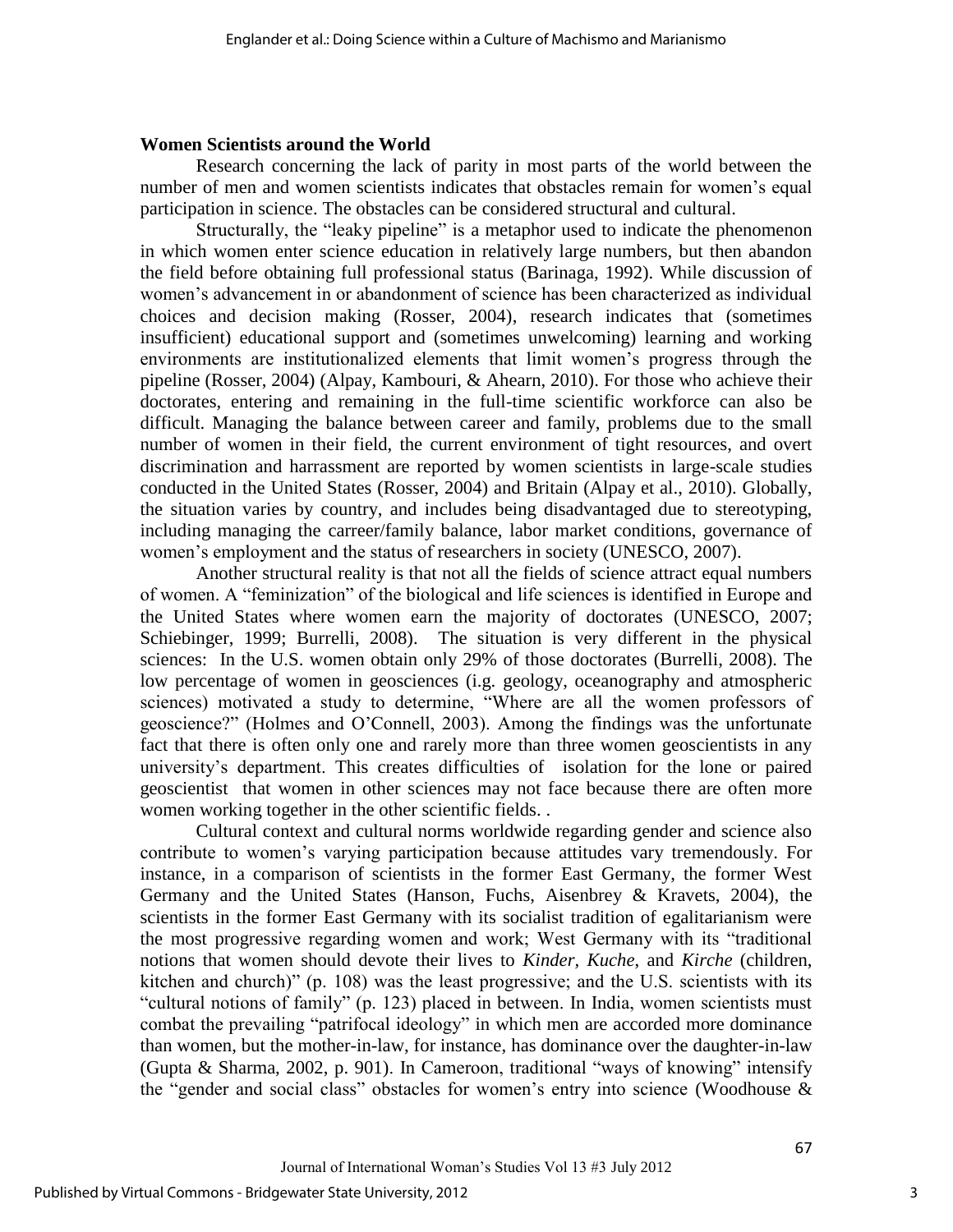Ndongko 1993, p. 131). In Japan, women transform the traditional good-wife, wisemother image in order to participate equally as scientists (Kodate, Kodate & Kodate, 2010). Such studies demonstrate that sociocultural norms of gender and women's participation as scientists are embedded in particular contexts. Understanding how the ideologies of machismo and marianismo affect women geoscientists in the Latin American country of Mexico is the focus of this paper.

#### **Machismo and Marianismo**

Machisimo and marianismo are terms for ideologies of gendered behaviors and characteristics that are associated with, respectively, men and women in Mexico. As explained below, machismo has positive and negative qualities in its performance; marianismo is either complied with or not, and so providing women either "good" behaviors or "bad" ones.

#### *Machismo*

Machismo is a term used for the performance of masculinity in many contemporary, international contexts (e.g. Mahalingam, 2007; Salam, 2009; Allen, 2007) and it is used as a descriptor of unwelcome male behavior in much of the Englishspeaking world (Oxford English Dictionary, 2012). However, machismo is especially pertinent to Latin America and particularly Mexico where it was first used (Paz, 1950/1961; Gutmann M. G., 1996), based on the Spanish word "macho" literally meaning "male". According to Lancaster (1992, p. 19), machismo carries "a field of productive relations" (Lancaster, 1992, p. 19). The extreme form is manifested as hate and extreme physical and psychological violence against women, and it has been reported in a number of Latin American countries to differing degrees by the United Nations' specialist on violence against women (Larite, 2011). As the performance of men's gendered role in Mexico, machismo refers to two very different sets of behaviors, one of which is construed as positive and the other as negative.

The positive characteristics emphasize patriarchal expressions of "courage, generosity, and stoicism" (Gutmann, 1996, p. 223). They are associated with responsible fatherhood: being a provider, defender and progenitor (Ramirez, 2008). Other positive characteristics are dignity and pride (Segrest, Romero & Domke-Damonte, 2003). "Respeto [respect] that idealizes women" (Peña 1991, 37) is a positive characteristic that is performed through behaviors of courtesy and protectiveness towards the women who are significant in the man's life.

The negative characteristics are destructive. They comprise a "cult of virility" in which the "chief characteristics...are exaggerated aggressiveness and intransigence in male-to-male interpersonal relationships, and arrogance and sexual aggression in male-tofemale relationships" (Stevens, 1973, cited in Gutmann, 1996, p. 223). Negative behavior is performed through the male body and through a man's ability to use his physicality for dominance. Sexual episodes, alcohol consumption, dare-devil behavior, fights and domestic abuse are typically attributed activities. Domestic abuse is such a common characteristic of machismo that when people refute the characterization of a particular man as being macho, they will often point out that he does not beat his wife and, therefore, he isn't a macho (Gutmann, 1996). Macho behavior is accompanied by macho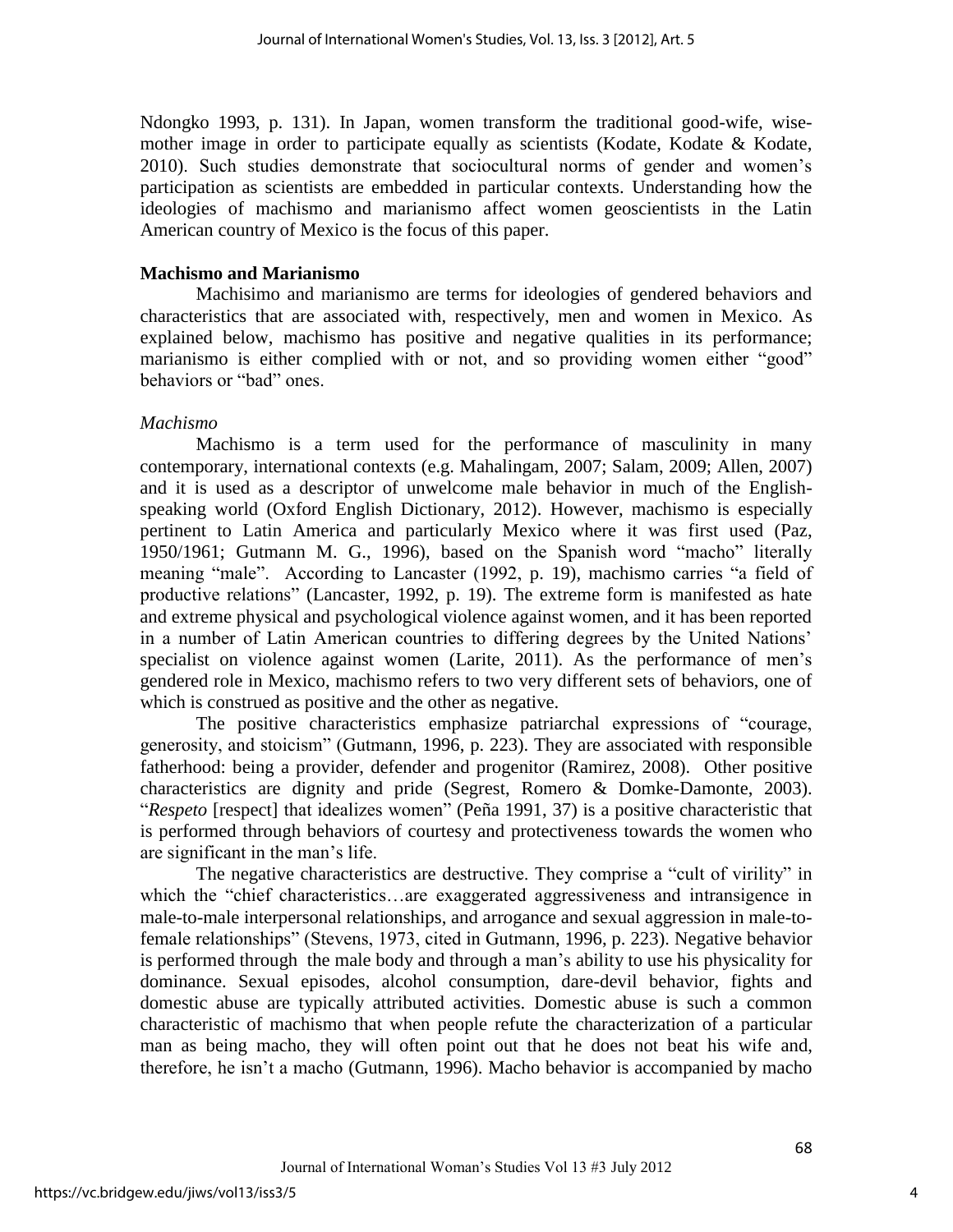discourse, which includes "vulgar language, sadistic insults, [and] the utter degradation of women" (Peña 1991, 31).

 There is a duality in the conceptualization of the archetypal Mexican macho. He can be either "the man who wants many (male) offspring and later abandons them, or the man who wants few, works hard to earn money for them, and calls these his manly duties" (Gutmann, 1996, pp. 238-239, parenthesis in original).

Contemporary ethnographic literature (e.g. Gutmann, 1996, 1999; Ramirez, 2008; Parrini-Roses, 2007) is careful to describe liminal spaces for men performing their masculinity. Whether they are in a working class neighborhood or university environment, men report that the limitations of machismo are not wholly true to their lives, and thus we must caution against hegemonic masculinity (Connell & Messerschmidt, 2005). Rather, as Vigoya (2003) points out, Latin American masculinity must be understood as occurring within a larger gender structure that is determined "not only by their sex but also by the place they occupy within class…and generational categories" (p. 50). Multiple masculinities (Connell, 2000) need to be considered.

Despite these scholarly stipulations, everyday discourse about men is considerably less nuanced. Comments about male behavior in Mexico continue to invoke the terms "macho" and "machismo". It continues to be alternately used as a pejorative reference to men as being "your typical *macho mexicano*" (Gutmann, 1996, p. 222) or a positive reference to "a hard-working, responsible and respected husband – a true man" (Melhuus, 1996, p. 242). Thus these words continue to be commonplace in discoursal descriptions of men's gendered behaviors in Mexico.

# *Marianismo*

Marianismo is an ideology very different from machismo, and is used principally in the context of Mexico (Stevens, 1972/1998) although it has been extended to other Latin American countries (Gil & Vazquez, 1996). The term derives from the Virgin Mary, the woman in Catholic theology who was both a virgin and the mother of the savior Jesus, and she serves as a model of femininity. Through allusions to Mary (*Maria* in Spanish), marianismo presents behaviors and characteristics for women that are very different from machismo. Marianismo is perfomed though a collection of behaviors that are ascribed as positive. The idealized Mexican woman is the mother (Peña 1991, p. 33) – the source of boundless love and "absolute self-sacrifice" (Díaz-Guerrero, 1975, cited in Peña, 1991, 33). This maternal ideal is justified because women are "spiritually and morally superior to men", so they should be "self-negating and martyrs for their children" (Dreby, 2006, p. 35). However, marianismo is not limited to mothers (Méndez-Negrete, 1999). All Mexican women are subjected to the "stereotypes of marianismo, such as submissiveness, abnegation, and passivity" (Méndez-Negrete, 1999, p. 30), including bearing "the indignities inflicted on them by men" (Stevens, 1972/1998, p. 130). In the family, marianismo requires making the male ego the center of attention, and mothers and sisters cater and defer to him (Stevens, 1972/1998). Performance of gendered womanhood through these behaviors constitutes the culturally positive ideology of marianismo.

The negative characterization of women's behavior is seen in contrast to marianismo. The woman who repudiates marianismo is characterized as the shameless, treacherous woman (Peña, 1991). Her most notable characteristic is her promiscuity or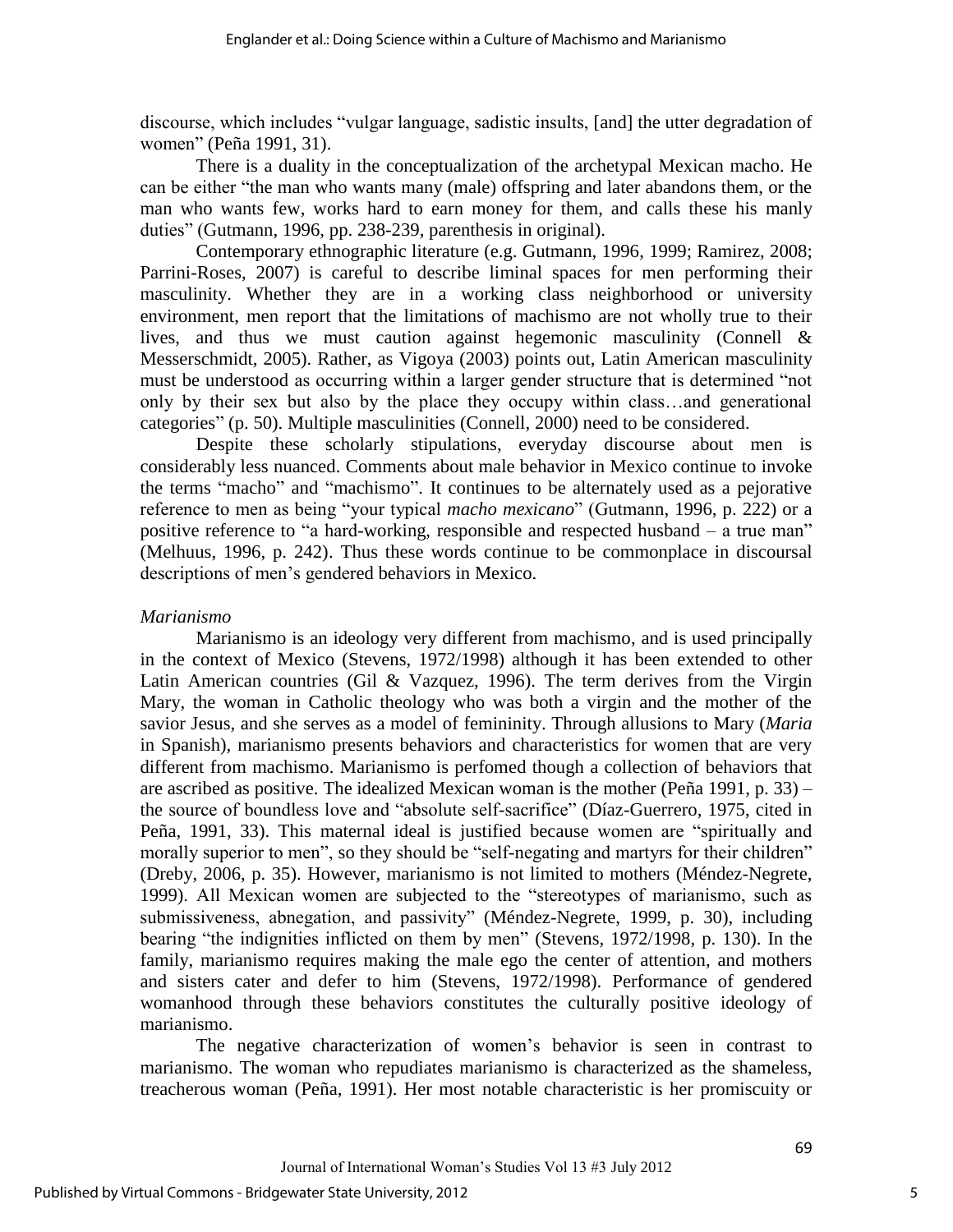lack of sexual faithfulness to one man and fraternizing inappropriately with men generally. Other negative behaviors are "casual visiting, loitering and gossiping [*andar de metiche*]‖ (Melhuus, 1996, p. 245). Unlike the Virgin, then, she is categorized as a woman who has no shame, who is open and does not appropriately keep her distance (Melhuus, 1996).

We see that marianismo and machismo are strongly gendered ideologies that contain dualities of positive and negative behaviors and characteristics. Although the hegemony of masculinity through machismo and femininity through marianismo is contested in some ethnographic work, their existence continues to permeate the contemporary discourse of men and women.

# **Method**

## *Participants*

 All ten women scientists working in the disciplines of geology, seismology, biological oceanography and physical oceanography of a renowned research institution in Mexico were invited by electronic mail to participate in the study. Nine agreed, including one who chose not to be interviewed but offered written responses to our questions. The participants had all completed their doctorates at least ten years ago and held tenured positions in the research institute.

## *Data Collection*

 Our aim is to understand the women geoscientists' experiences, and thus an emic perspective (Pike, 1954) is adopted whereby the intrinsic knowledge of the participants is elicited through their behaviors and beliefs (Headland, Pike, & Harris, 1990). Collective interviews (Morgan, 1996) were adopted for data collection to foster deep conversation among the participants. Seven open-ended questions (see Appendix) were used as the basis for semi-structured group interviews that were conducted in Spanish, the mother tongue of most of the women. The interviews were video and audio recorded for further transcription.

## *Data Analysis and Member Check*

 Discourse analysis (Gee, 2005) with emergent categories was used to understand the relationships that occur in their professional environment. The interview transcripts were read iteratively by the three researchers in the original Spanish. All comments concerning the scientists' professional interactions were coded. In a further round of coding, comments were identified as concerning female or male interactants; then concerning the status of the interactant as a colleague of equal or senior status, a student or technician; and an open category for other emerging data. The comments were translated by the two native-Spanish-speaking researchers into English for publication purposes. Member check (Maxwell, 2004) was performed by inviting the participations to a presentation of the preliminary findings. Two scientists attended that meeting and offered feedback.

## **Analysis of Results**

We sought to understand how being one of several women geoscientists in a department in a Mexican research institution is experienced by these women. In particular, we were interested in their account of their interactions with the men and women who populate their professional lives. Here we report the comments made by the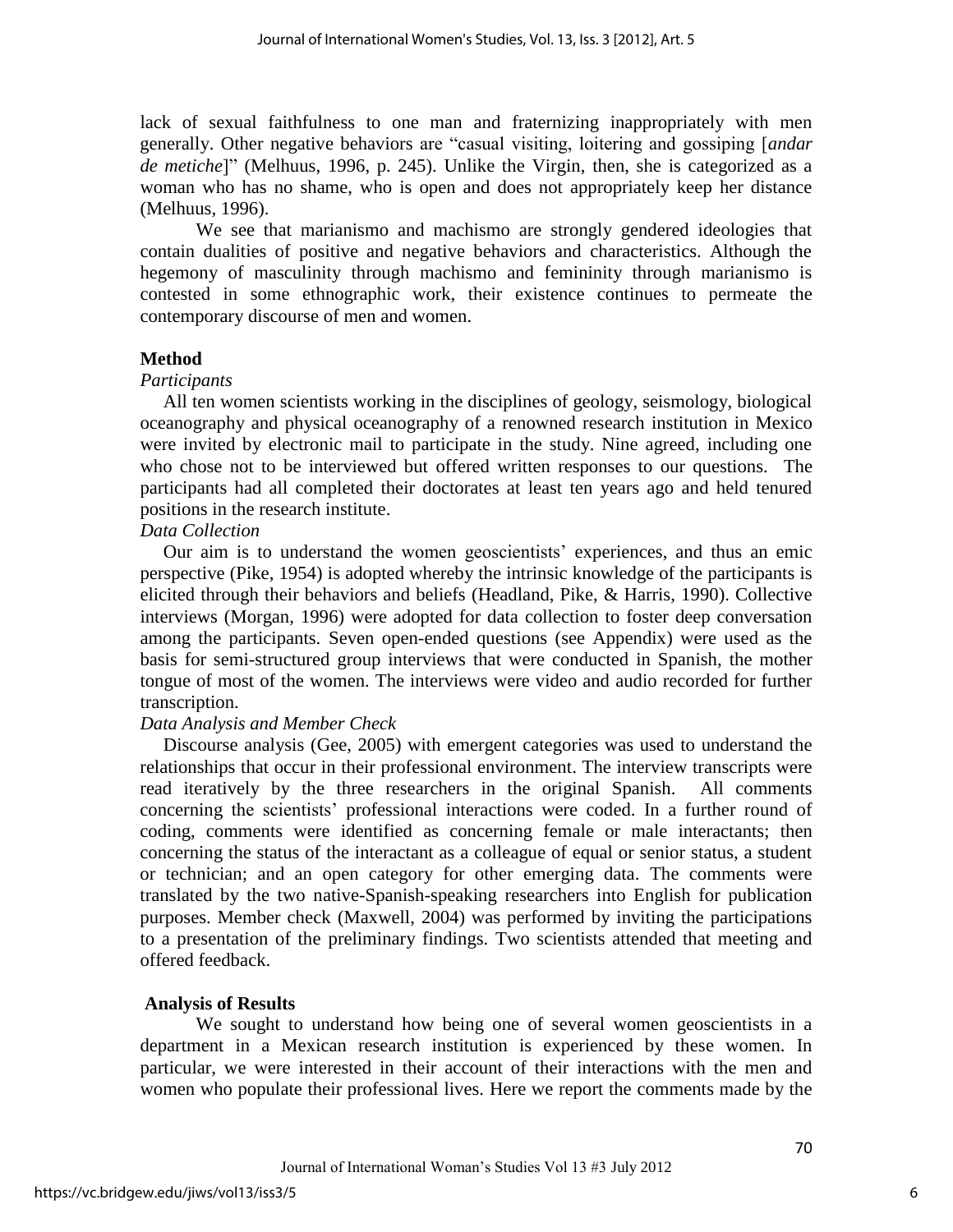geoscientists who participated in this study in response to our research questions. The comments are divided into three sections: interactions with others, self descriptions, and descriptions of men and women.

Question 1: What are the type and frequency of positive and negative interactions that women geoscientists in a Mexican research institution report as having with the other women and men in their professional lives?

The comments of the women scientists in this study indicated that they have interactions with men and other women in four distinct configurations: (1) colleagues of similar rank; (2) administrators and senior researchers; (3) technicians, who assist in their scientific work; and (4) students. Each category is further subdivided into male and female interactions. The frequency count of comments and examples of statements that indicate the positive or negative experience are presented in Table 1.

| <b>Interactant</b>                         | Men                        | Women       |
|--------------------------------------------|----------------------------|-------------|
| <b>Colleagues</b><br>of                    | <b>Similar</b> 15 positive | 2 positive  |
| Rank                                       | 25 negative                | 2 negative  |
| <b>Researchers</b><br><b>Senior</b><br>and | 7 positive                 | 2 positive  |
| <b>Administrators</b>                      | 5 negative                 | 10 negative |
| <b>Technicians</b>                         | 6 positive                 | 1 positive  |
|                                            | 11 negative                | 1 negative  |
| <b>Students</b>                            | 1 positive                 | 11 positive |
|                                            | negative                   | 5 negative  |

Table 1. Frequency count of positive and negative comments by women geoscientists regarding their interactants. Highlighting indicates highest frequency.

# *1a) Male colleagues of similar rank*

15 positive comments. For example, "Communication [with male colleagues] is more direct; criticism is more open and neutral." "I really trust a lot the men I work with."

25 negative comments were made about their interactions with male colleagues of similar rank. For example, "Men who feel threatened are much less cooperative and occasionally they deliberately undermine women's work." Most of the comments concerned unwanted sexual overtures or bravado. One scientist described departmental seminar meetings where there is always wine and after a few glasses, "the gender jokes" begin, sometimes really dirty ones." Another remarked, "Machismo takes place every day; from the way they...meet you in the halls, how they touch you." Another difficulty with colleagues is "sometimes they expect that a woman will be more soft, more compliant."

# *1b) Female colleagues of similar rank*

 Two positive comments. For example, one scientist speaking of her relationship with a colleague in an American university said, "She used to help me a lot...she still sends me a journal I might be interested in…she connects me with people around the world to help me."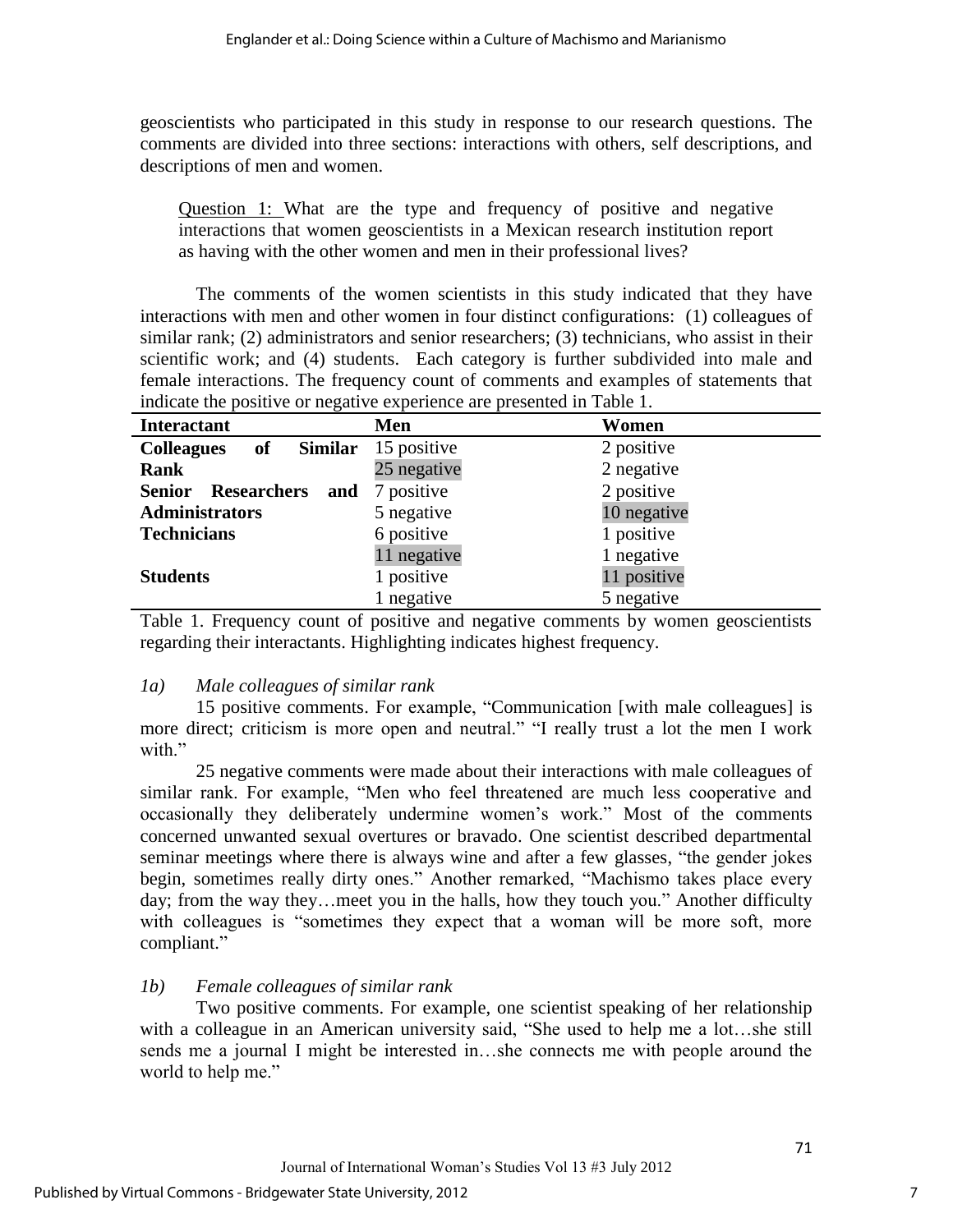Two negative comments were made about their interactions with female colleagues of similar rank. For example, "It is hard for me to agree with women; I tend to argue a lot." "I have never felt trust with any of my female colleagues."

They attribute the few comments about women colleagues to little interaction among each other because their "research interests are different."

# *2a) Male administrators and senior researchers*

Seven positive comments. For example, "Men in higher job positions can be very helpful peers." "It can be very rewarding to work with these people who have a lot of prestige and who don't feel anything threatening from you." The women perceive lack of threat as a significant factor: "An older researcher, one more established isn't going to treat you badly because you aren't a threat to him; he is always going to support you." One woman consults a senior scientist in the faculty when she is writing a paper: "I come to him when I have a stage ready…I present my work orally to him and show him my draft and we work it together...he probably has respect for me." They reported that decisions regarding their own promotion and tenure were generally made fairly by the virtually all-male administration.

 Five negative comments. One woman wanted to bring an action about an ethical issue, and recounted, "They told me in the Department, 'Keep your mouth shut or we are going to make your life hard', but if I were a man submitting some ethical issues, they would have taken me more seriously." "I had been invited to participate as a candidate for [a senior position] and there was a lot of…ridiculous [macho] behavior, a tremendous negative campaign against me; it was so hideous." "They tell you, 'you'd better behave if you want to succeed'."

# *2b) Female administrators and senior researchers*

 Two positive comments. The scientists reported there were women in other institutions who provided support and guidance, particularly concerning publishing their work. There were emphatically no positive comments about women in administrative roles.

 Ten negative comments were made about their interactions with female administrators. For example, "I felt disdain from the only women [that held a very senior post]." "Women in senior positions are awful to their female colleagues. They may have had such a difficult time to get their current position that they think that other women have to work even harder than men at the same junior level."

## *3a) Male technicians*

 Six positive comments. For example, men are stronger and that makes them better in the field for moving and carrying equipment. "I am not as strong as a man; sometimes I lack certain abilities or agility like I don't know how to make a hole in a wall of rock." "I am grateful my technicians are men and not women." "I really think that men are better technicians."

Eleven negative comments. For example, "When a woman is the boss of a male technician, they don't like taking orders or direction; you have to treat them like kings." Out in the field, technicians think "she is giving orders and we want to enjoy ourselves."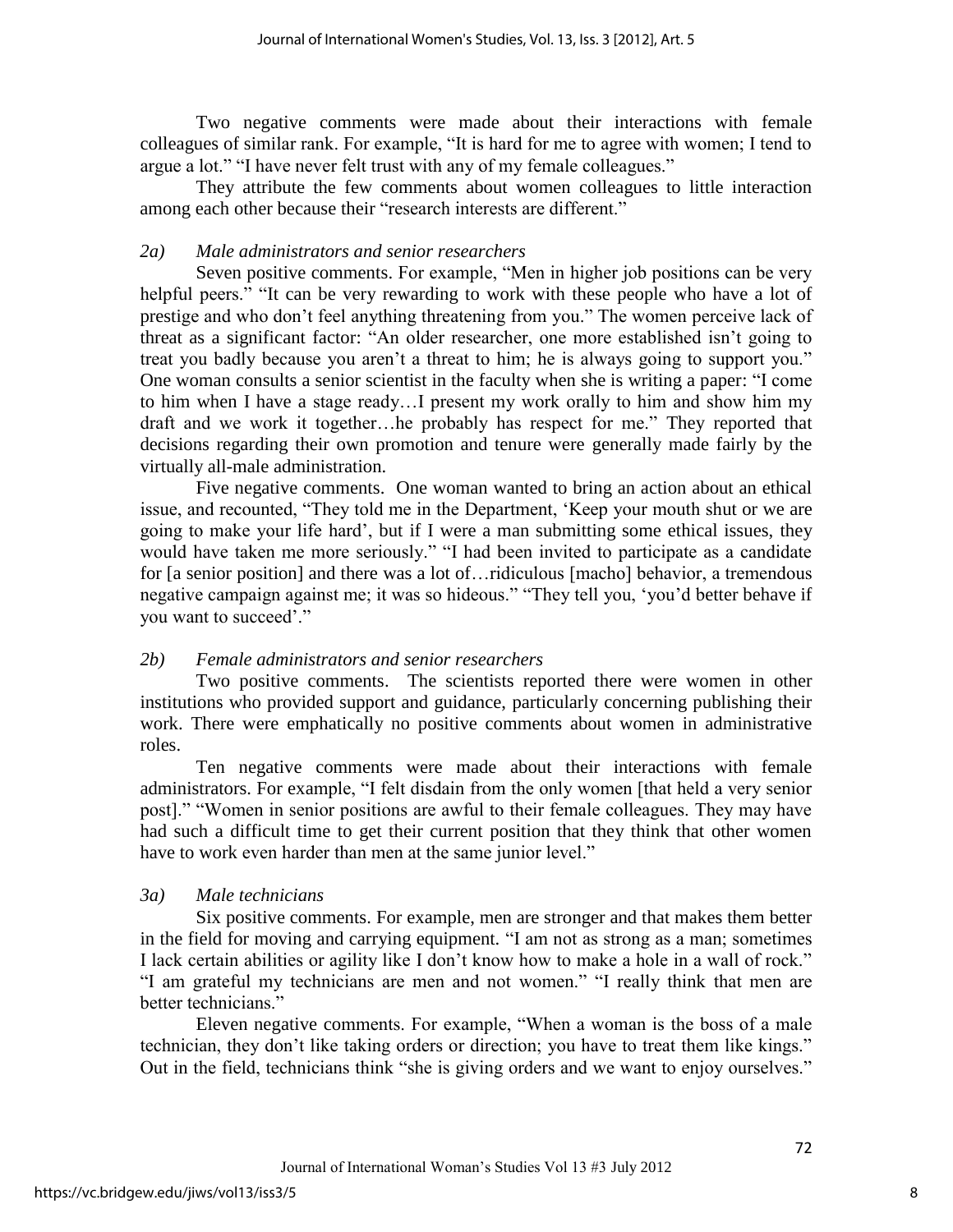"You have to be so careful of their egos." One woman reported there is "inappropriate" behavior with a female boss, like patting her on the shoulder; this is a kind of machismo."

## *3b) Female technicians*

One positive and 1 negative comment. One scientist said, "I have a laboratory filled with women, there is only one man; we are a very feminist team." "Women are more precise" regarding measurements and procedures. Another woman said, "Although I know there was a woman technician that is now retired, and everybody was always happy with her, but I really think that men are better technicians."

## *4a) Male students*

One positive and 1 negative comment. The scientists rarely mentioned their relationship with male students. One remarked that male students don't like taking orders from a female "boss". Another said that she never has difficulties with male students. They always behave properly and are busy trying to learn.

# *4b) Female students*

Eleven positive comments. For example, "I trust a woman more with the instrumentation." "Women are more detail oriented" and therefore are good in the laboratory. One scientist said "I don't have to worry so much about this 'men's pride thing" with her female students. Women saw their role as positive role models to be important: "Due to the fact that I do something that many women don't, I give them [female students] the feeling that, if they want it, they can do it, too."

Five negative comments. Several statements were made regarding female students' reluctance to participate fully in physically demanding field work. "Women go back to the old naughty ways: they start crying for any reason, or using any silly excuse." Another counsels her students, "Look, if you have an affair with your professors or you sleep with them or you cry every time someone is hard on you, they are going to tell you, ‗You see? You are just behaving like a woman! You can't do the work!'‖

## *Summary*

 As shown in Table 1, the quantity of positive and negative interactions varied with the scientist's role in relation to the interactant and gender. The women geoscientists' statements indicated that interactions with men of similar rank were more often negative than positive. Interactions with women of similar rank were equally balanced between positive and negative. The number of comments regarding women colleagues of similar rank was much smaller than their comments regarding men of similar rank. Regarding interactions with male senior researchers and administrators, their reports were largely positive. In contrast, the comments regarding women in senior and administrative positions were overwhelmingly negative. When the geoscientists interact with male technicians, the women characterized these relations as difficultand more frequently negative than positive. They reported they had little experience with women technicians, although those relations were positive. Regarding the scientists' interactions with students, male students were not much commented upon, with only one positive and one negative comment. There were more positive than negative interactions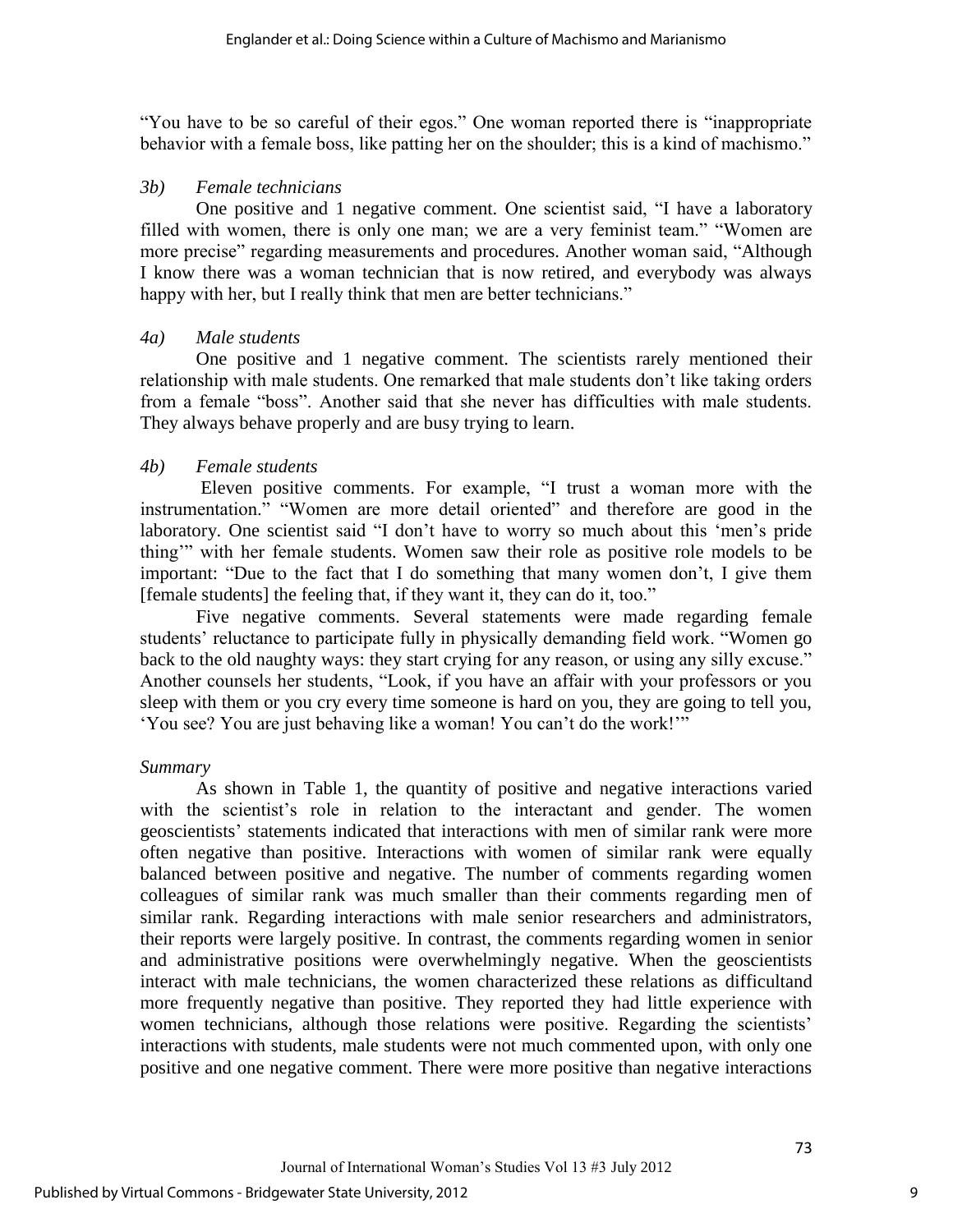with female students, and the negative comments concerned the female students out in the field doing research that was physically demanding.

 Despite the overwhelming emphasis on the gender of interactants, there were a few comments on the unimportance of gender in interactions. For example, one scientist said, "I collaborate with men and women, I share the laboratory with a man, I don't have any problems. On the contrary, it works really well, but I think they are matters of personality.‖ Recognition for good work was rewarded regardless of gender: one scientist said, "When one does the work well, you finally get people's respect, no matter if you are a man or a woman."

Question 2: How do these women geoscientists describe themselves?

 In describing their reasons for their success as scientists, the women commented that they were "passionate" about their field. They were "hard-working and responsible" and "ethical" in their approach to research. There were three mentions of being "rebels" and one contrasted herself as being the "rebel" while her sister "was the good girl who obeyed our parents." They said that to be scientists in their field, "we are not 'nice', we are tough people." Another said that especially in field work, "it has always been very important to prove that I can do it." They talked about being role models. In addition to being supervisors to female graduate students, they said that through the research institute's summer program, they showed middle- and high-school students that women can be scientists.

Question 3: What do these characterizations of self and others reveal about the gendered ideology of machismo and marianismo as it is experienced by these women geoscientists?

Analysis within the geoscientists' discourse of the adjectives and noun phrases attributed to men and women was performed by isolating the descriptive words, phrases and actions and the accompanying attributes. Two lists of the discourse data were made, one for men and one for women (Table 2).

| <b>Men</b> |                                      | Women                                  |
|------------|--------------------------------------|----------------------------------------|
| $\bullet$  | If strong $=$ leader, 'the man!'     | • Women scientists = rebel $(x3)$ ,    |
|            | Older established $=$ not threatened | pushy $(x2)$ , tough, not 'nice', not  |
|            | (x2)                                 | feminine $(x2)$ , persistent, feminine |
| $\bullet$  | Prestige,<br>fair<br>in              | and tough                              |
|            | promotions/assessments               | Passionate, dedicated<br>$\bullet$     |
| $\bullet$  | Petty, Vindictive, Macho (x3)        | Responsible                            |
| $\bullet$  | Powerful men minimize an ethics      | Disciplined                            |
|            | claim                                | If strong $=$ bitch<br>$\bullet$       |
| $\bullet$  | Threatened man $=$ rude, minimizes   | Have to prove themselves $(x2)$<br>٠   |
|            | your work, ugly relations            | Demanding, more volatile<br>$\bullet$  |
| $\bullet$  | Threatened                           | Suspicious of women in power,<br>٠     |
| $\bullet$  | Men's pride easily hurt,<br>more     | more demanding than of a man,          |
|            | sensitive                            | despotic, not objective.               |
| $\bullet$  | Need to feel like kings              | Model of achievement/role model        |
| $\bullet$  | Need to be put on a pedestal         | (x5)                                   |
|            | Ridiculous anti-woman comments       | Competent<br>women<br>more             |
|            | Lecherous, come-ons, tell 'dirty     | recognition                            |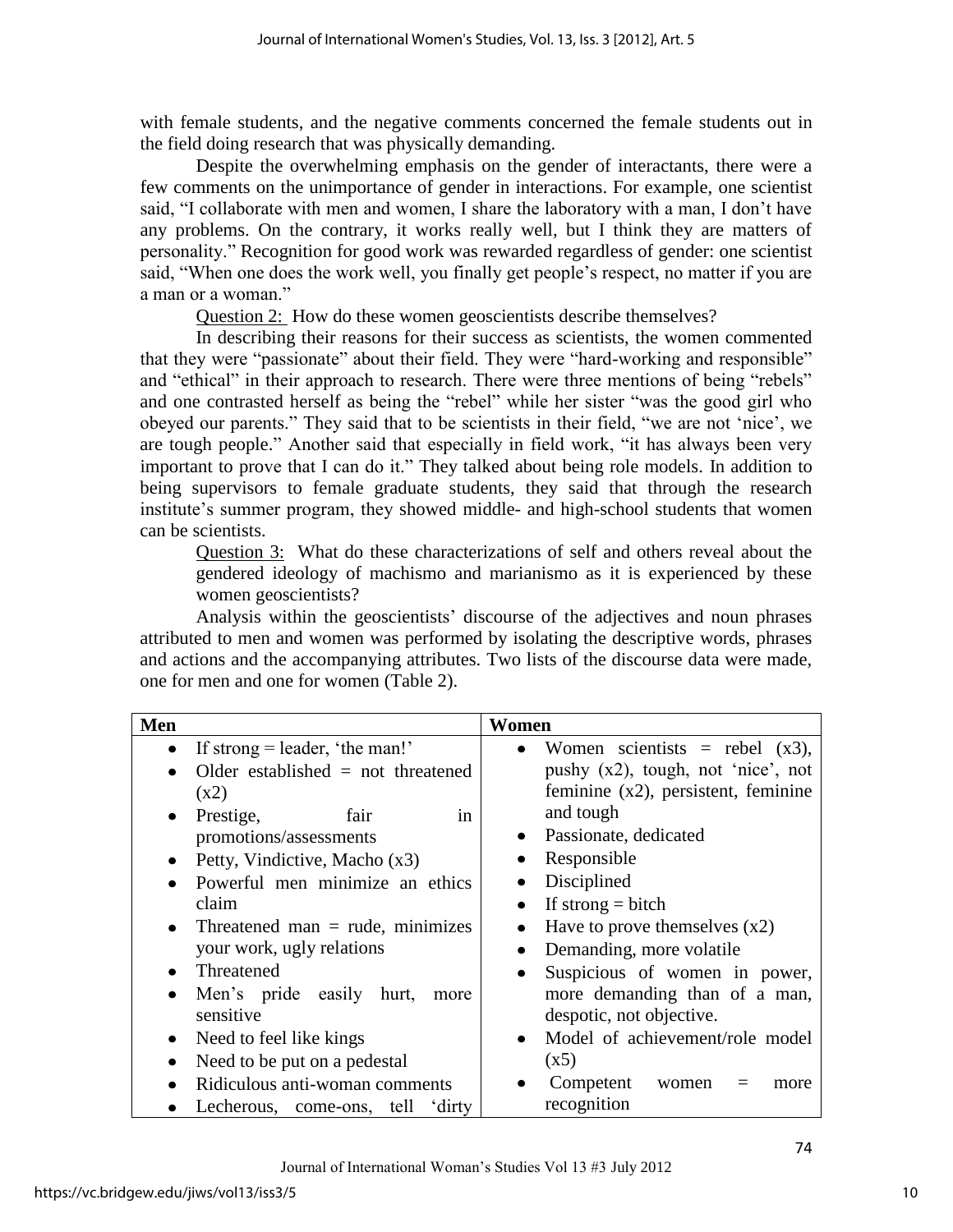| jokes'<br>• Interruptions of women talking<br>Contemptuousness for women in<br>$\bullet$<br>men's groups.<br>Technicians reluctant<br>take<br>to<br>instructions or orders $(x2)$<br>$\bullet$ Men = Better technicians | • 'Naughty' female students $=$ cry<br>for any reason, give silly excuses,<br>have affair with professor, cries in<br>response to criticism<br>Not interested in field work<br>• Don't want to get their fingers wet<br>• Not as physically strong, Pretend to<br>be weak<br>• More humble, conciliatory<br>Special precise laboratory skills,<br>more careful, more detail oriented |
|-------------------------------------------------------------------------------------------------------------------------------------------------------------------------------------------------------------------------|--------------------------------------------------------------------------------------------------------------------------------------------------------------------------------------------------------------------------------------------------------------------------------------------------------------------------------------------------------------------------------------|
|-------------------------------------------------------------------------------------------------------------------------------------------------------------------------------------------------------------------------|--------------------------------------------------------------------------------------------------------------------------------------------------------------------------------------------------------------------------------------------------------------------------------------------------------------------------------------------------------------------------------------|

Table 2. Discoursal characteristics ascribed to men and women by women geoscientists. Parenthesis indicates multiple mentions.

The language of the women scientists indicated that men and women behaved differently, and that similar behaviors are perceived differently when performed by men or women. The clearest dichotomy was that strong men were considered leaders and called "the man!", whereas strong women were considered to be "bitches". Dichotomous characterizations of the same behavior were described by Lakoff (1975) several decades ago; it seems that these characterizations continue to be present here in this Mexican research institute.

The term "macho" was used three times in its negative sense to describe men. They were also described as being "petty and vindictive". Other negative behaviors that men displayed include lecherous come-ons, interrupting women, and contemptuous talk of women. However, men were also described as having "prestige", being "fair in decision-making", and offering" assistance" to junior female scientists. Thus, the comments concerning interactions with men constitute both positive and negative aspects.

 The comments regarding women also displayed positive and negative aspects, although the negative characteristics far outnumbered the positive. Positive phrases included "role model" "precise skills" and "more careful". However there were many negative characterizations. Those negatives included being "pushy", "not nice", "crying for any reason", "silly excuses" and "despotic".

 The results of the close analysis of the interviews indicate that women were largely characterized with negative words. Negative words were attributed to their own qualities, such as "bitch" and "pushy", and to other women, such as "volatile" and "pretend to be weak". Unlike the range of positive and negative qualities attributed to men, women are more often portrayed negatively, even when discussing themselves.

The few exceptions to the negative words even for self-descriptions occurred when the women were asked to comment in response to the question, "To what do you attribute your success as a scientist?" In this instance, they used positive words such as "dedication", being "responsible" and being "passionate".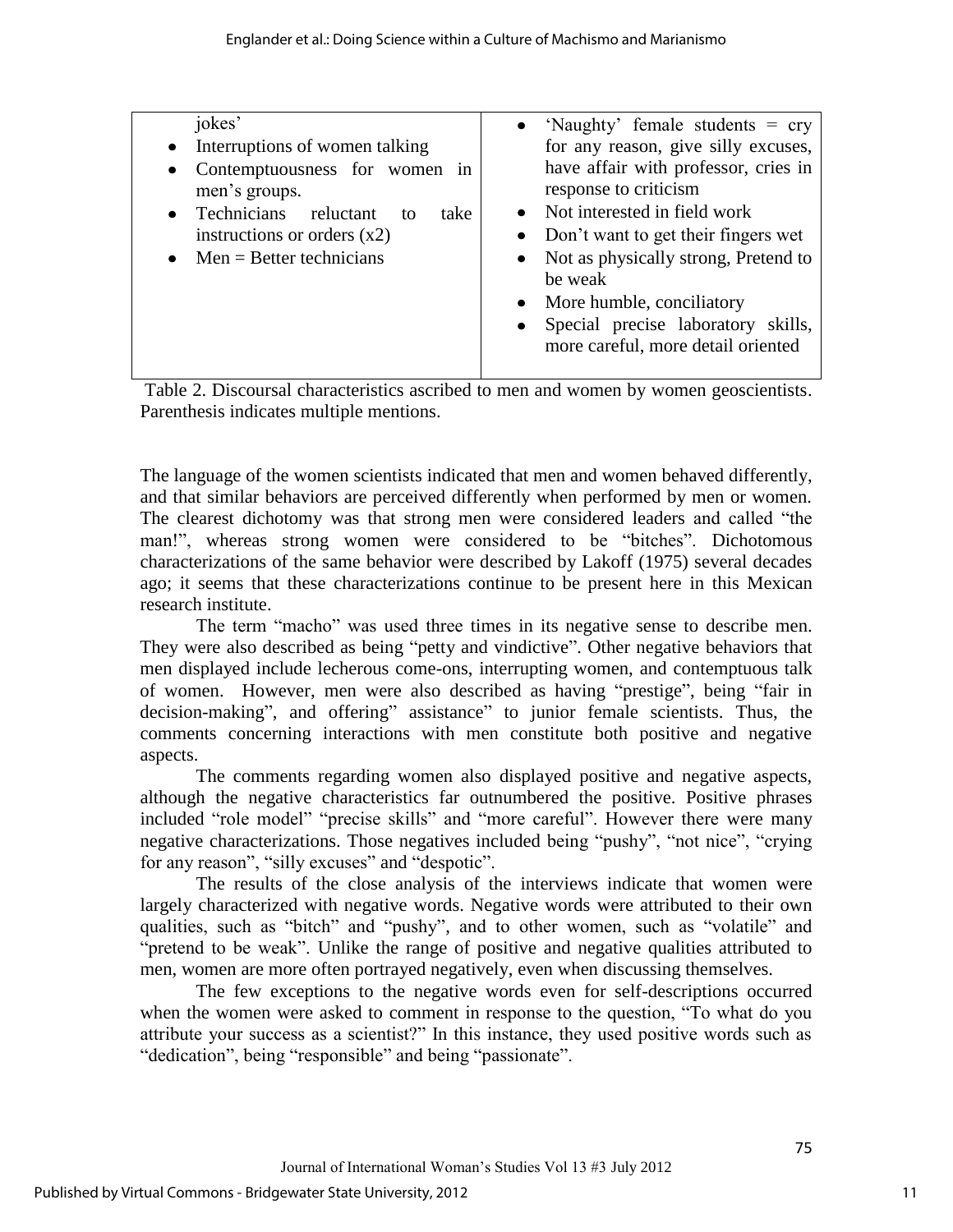## **Discussion**

This investigation into the experiences of women geoscientists in Mexico sought to answer questions concerning how women scientists describe their interactions in their work environment, how they describe themselves, and what these characterizations reveal about gendered behaviors in this workplace. The analysis of the data collected indicates two factors that affect their interactions: gender and status of the geoscientist relative to the interactant.

When the woman geoscientist was junior to senior male researchers and administrators, the relationships were predominantly experienced as positive. The established researchers took on helpful roles to the junior researchers and reportedly take pride in the younger women's accomplishments. The women scientists expressed great satisfaction in these collegial relationships. They reported that the men behaved fairly and objectively when considering decisions regarding the women's tenure and promotion.

The exceptions to positive relationships with senior researchers occurred in two kinds of situations. One negative situation was when a woman scientist wanted to challenge a male researcher's ethics and behaviors; she was explicitly told to "behave" and to "just be quiet...or we will make your life hard." The other negative situation occurred when one of the women sought an administrative post. The men in her department coalesced into a group and waged a campaign of slurs against her. The researcher explained that the men formed a "boys club" to support each other and diminish her rise.

Difficult relationships were also reported with male colleagues who held a status similar to the women's. In these relationships, the women can be perceived as threatening specifically because both the male and female colleagues are competing for tenure, research funds, professional recognition and career advancement (Rosser, 2004). The women experienced the interactions with these men of similar status negatively because the men were described as malicious, petty, and harassing. As one women stated, "It's as though they wake up at night and think, "How can I make you feel miserable?"". Such behaviors towards female colleagues, which can be characterized as bullying or sabotaging, are not limited to Mexico (Morely, 2000) and are consistent with the covert discrimination that Hatchell and Aveling (2008) describe in their study with Australian women scientists. Sexualization of the workplace, imposition of a glass ceiling for women, and evidence of a boys club can lead to an unpleasant working environment. Like the Australian scientists, the Mexican women experienced the unwelcome interactions as inconveniences that they handled individually as part of their professional life. These kinds of difficult interactions accounted for the substantially greater number of negative versus positive comments that the scientists in this study reported in relation to their male colleagues (Table 1). According to Hatchell and Aveling (2008), women's efforts to take action against unwelcome behavior are "somehow un-scientist-like,... also complaining would act as a black mark against them" (p. 370). The Mexican scientist who attempted to complain about an unethical situation was chastised in a similar manner.

 Apart from the sometimes difficult relationships with male colleagues of equal or senior status, women reported the most difficulty working with male technicians. This was a differentiated power relationship in which the geoscientist was the research leader and she served as the boss to the technician. All the women reported that, individually,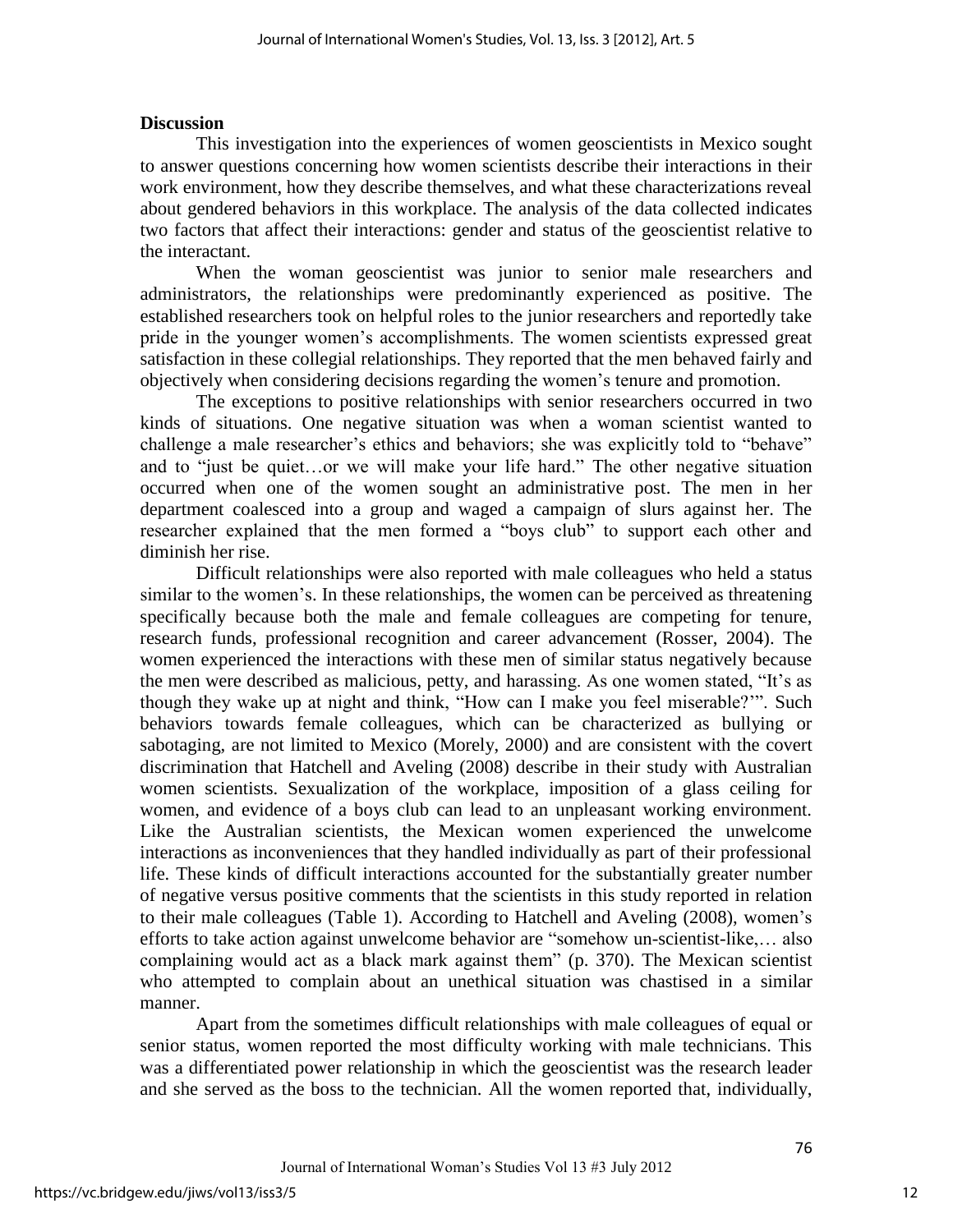they had spent a great deal of time thinking about how to manage that relationship. The relationships were difficult because men want to be "treated like kings," and the men did not readily accept taking instructions or directions from women. One scientist reported that the men expect to be asked politely to do things. For example, when they are in a boat collecting samples, it is not always practical to use the niceties of speech because events happen quickly at sea. Nonetheless, the men "get upset because a woman talks frankly" by giving instructions that require immediate responses. The women reported that, in contrast, the male technicians do not complain when they are given orders by male scientists. Another scientist commented that she must always be sensitive to male technicians' "egos". She must be careful to defer to their suggestions regarding research protocols even though she holds higher professional status. Women's leadership—and the fact it is not recognized or valued—is reported in the Mexican business sphere as well as in science (Díaz, 2011). Women are not accorded the power and respect that men receive. In both science and business, it seems that women are not respected the same as men are, and the scientists' situation was further complicated by the fact that the men of lower status still expect to be treated deferentially.

 Male students, in contrast, rarely presented difficulties for the scientists. With male students we presume that the clear relationship of being a student and younger in age relative to the scientist does not present a challenge to their masculinity. They accept the role of apprentice to the experienced researcher and do not confront her.

As stated by one of the participants, overall, "the way in which your initiatives are received or treated has a lot to do with the age and level of success of the man you are working with." The findings indicate that as long as women scientists are in a subordinated, junior position and are the recipients of well-intentioned help, the senior male researchers are experienced as genuinely helpful. When the men feel threatened by a woman's competence or her unwillingness to adhere to the status quo, they behave negatively through obstinacy, harassment and/or threats.

Interactions with women displayed a different pattern (Table 1). First, the participants did not make many comments regarding interactions with women colleagues of equal status. There are not very many women scientists in the division (10 in total), and the women reported that there is not much interaction between them. The women geoscientists do not collaborate together on research projects because of the differences in their specialties.

Secondly, concerning women as administrators, the participants said that there had been two instances in the institution's history where women were appointed to senior administrative roles. Only one of those administrators was in charge over the geosciences area. The scientists in this study found the interactions with the senior female administrator to be very negative. Through comments such as "She was much harder on us than on the men", and "I never felt I could really trust her", the women expressed their negative interactions with the woman administrator. She was viewed as arbitrary and difficult. Our study focuses on the self-reports of the participants, and so no attempt was made to determine whether this administrator was, in fact, more arbitrary or harder on the women scientists than the men. Other studies indicate that when women are in senior positions, they are often judged more harshly by subordinates, even by women subordinates, than men in senior positions (Lois & Dawson, 2009; Warning & Buchanan, 2009; Eagly & Karau, 2002; Jenquart-Barone & Sekaran, 2001). Perhaps the expectation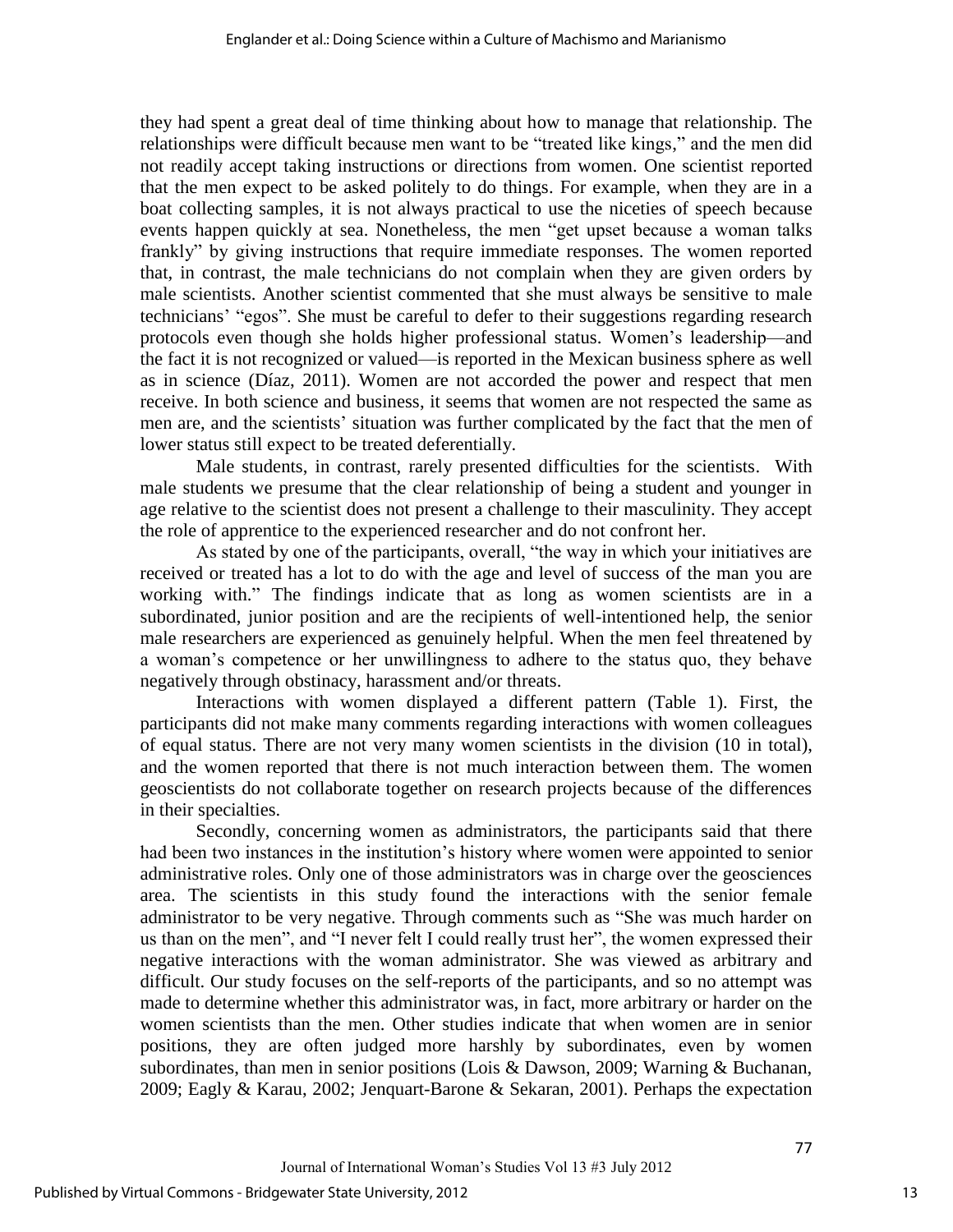that women be warm, sensitive and supportive was imposed on the woman in her administrative post (Atwater, Carey, & Waldman, 2001), so that when she did not meet that expectation she was judged especially harshly. It is interesting to note that American studies show the level of despotism (whether actual or perceived) has decreased with the greater number of women in more senior ranks of business and professional life (Kunkel, Dennis, & Walters, 2003; Isaac, Griffin, & Carnes, 2010; Sczesny, 2003). However in this science division, since the time that the one woman held a senior post some ten years ago in that department, no other women have been appointed to senior administrative roles. Thus there has been no opportunity for alternate experiences of interacting with women in high positions.

Finally in regard to the pattern of interactions, the scientists frequently remarked on negative interactions with female students, especially when the students were not perceived as being as professional or hard-working as they themselves were. The scientists reported a number of instances of female students "feigning" incompetence, not wanting to "get their fingers wet" or simply crying when the work became difficult. It is possible that the scientists were similarly imposing tougher criteria in their judgments of the female students than their male students. If so, the tendency for women to be more demanding of other women may underlie not only the negative comments about the woman administrator, but the impatience expressed concerning female students' behavior.

#### **Discussion in Light of the Ideology of Machismo and Marianismo**

 Machismo and marianismo emerge as ideologies that affect the women scientists' professional lives. As discussed above, the gendered ideologies have positive and negative behaviors associated with them. Machismo in its positive guise involves being a good provider, having dignity, and being responsible. Machismo in its negative guise involves abuse, sexual domination, insults and bravado. Marianismo as a positive characterization for women demands them to be saintly, humble, and submissive to men and their families. This ideology is captured by one of the participants saying, "The feminine Mexican role is that women have to be more tolerant…and receptive to accepting the rules." The negative characterization of women's behavior is being petty, emotional, untrustworthy, and sexually promiscuous. Surprisingly, however, the data that emerged in this study indicate that the ideologies do not map onto men and women in the culturally expected manner: men were not described as consistently performing machismo and the women were not described as consistently performing marianismo.

 As shown in Figure 1, when the women talked about themselves, they invoked machismo. They characterized themselves as embracing both the negative qualities (i.e., being pushy, rebellious, not nice and tough) *and* the positive ones (i.e., being dedicated and disciplined, and performing honest and responsible work). The same characteristics of rebelliousness and determination are also used by women scientists in other parts of the world to account for their success (Hanson, Kennelly & Fuchs, 2007). We emphasize that here in the Mexican context, these are characteristics of machismo, which is a culturally normed male behavior. It is important to note that despite the discoursal alignment with machismo, "Women never have the option of being truly macho in the sense that men do. Above all this is because a key component of a macho's machismo is his relationship to female bodies," (Gutmann, 1996, pp. 236-237). In other words,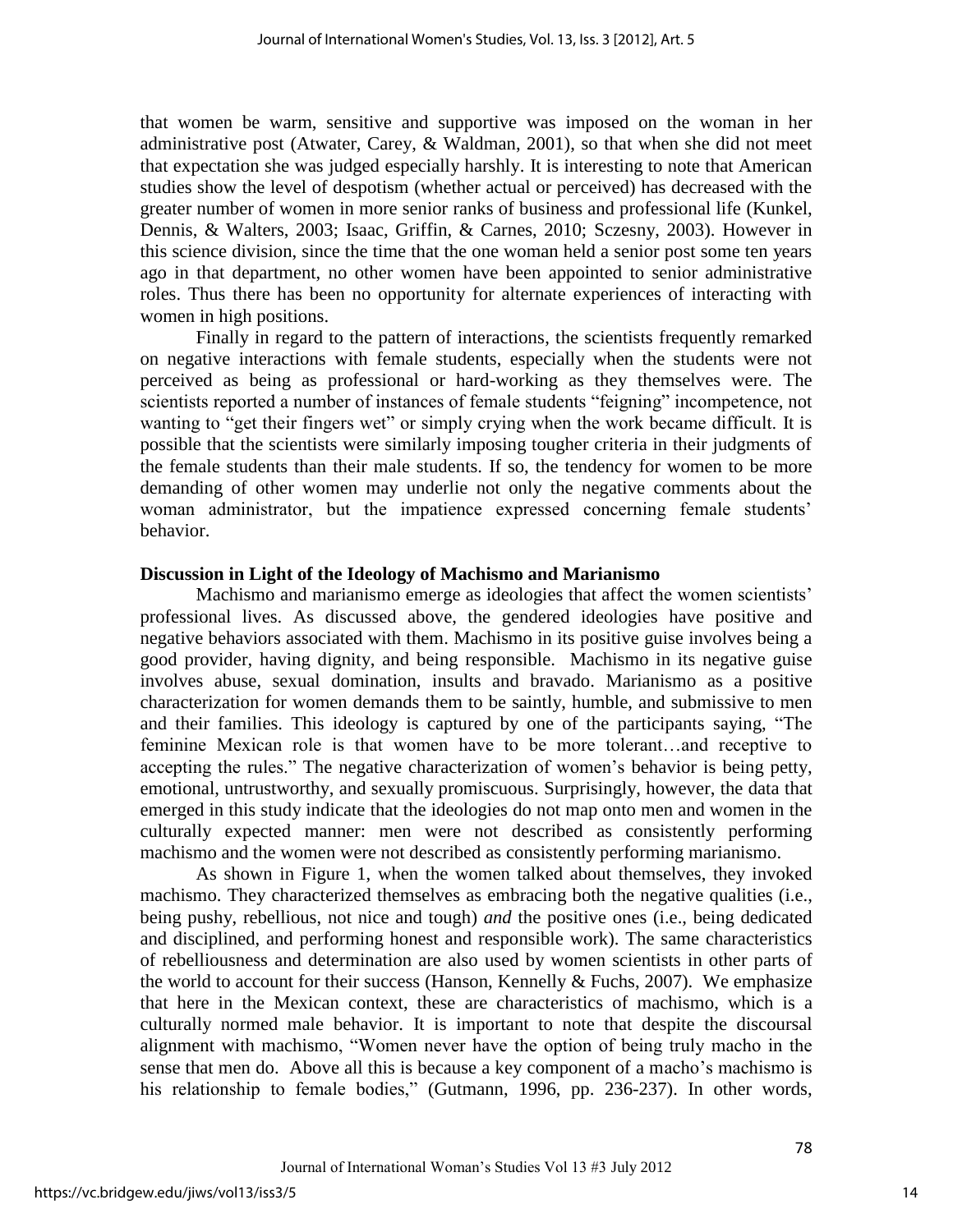women's self-identification with machismo will always be circumscribed. A woman can never be fully accepted as a fellow macho even though she may identify with its characteristics.

 Embracing or repudiation of marianismo was also referred to in the women's interviews. The attributes of marianismo were only invoked when they spoke of having to defer to and reconcile their relationships with the male technicians. The positive aspects such as humility and self-effacement were described as capitulation to accommodate the men of lesser status. The negative characterization was for other women—particularly female students who displayed neither the positive nor negative attributes of machismo. Those women were petty, emotional, feigned incompetence and even had affairs with male researchers. Marianismo as a cultural archetype offers no role for women's leadership. One of the scientists reported, "A Mexican woman is going to tell you, 'I have to behave in a non-socially accepted way if I want to [be a leader]." The lack of leadership roles for women in Latin cultures is similarly experienced by Chicana activists who "struggle with stereotypes of marianismo, such as submissiveness, abnegation, and passivity" (Méndez-Negrete, 1999, p. 30).



Figure 1. Machismo and marianismo in the discoursal characterizations of women scientists' interactions with men and women in their professional lives in Mexico.

The women geoscientists mostly characterized the men in the negative aspects of both machismo and marianismo. Men displayed the negative machismo of sexual bravado, insults, and interrupting women's talk. Men displayed the negative aspects of feminine behavior when they were petty, vindictive, easily upset and had fragile egos. Positive macho attributes were reported only in relation to senior male researchers in their role of providing guidance and support.

In sum, we see that the women themselves more fully identified with the characteristics attributed to machismo: both the positive qualities of passion, dedication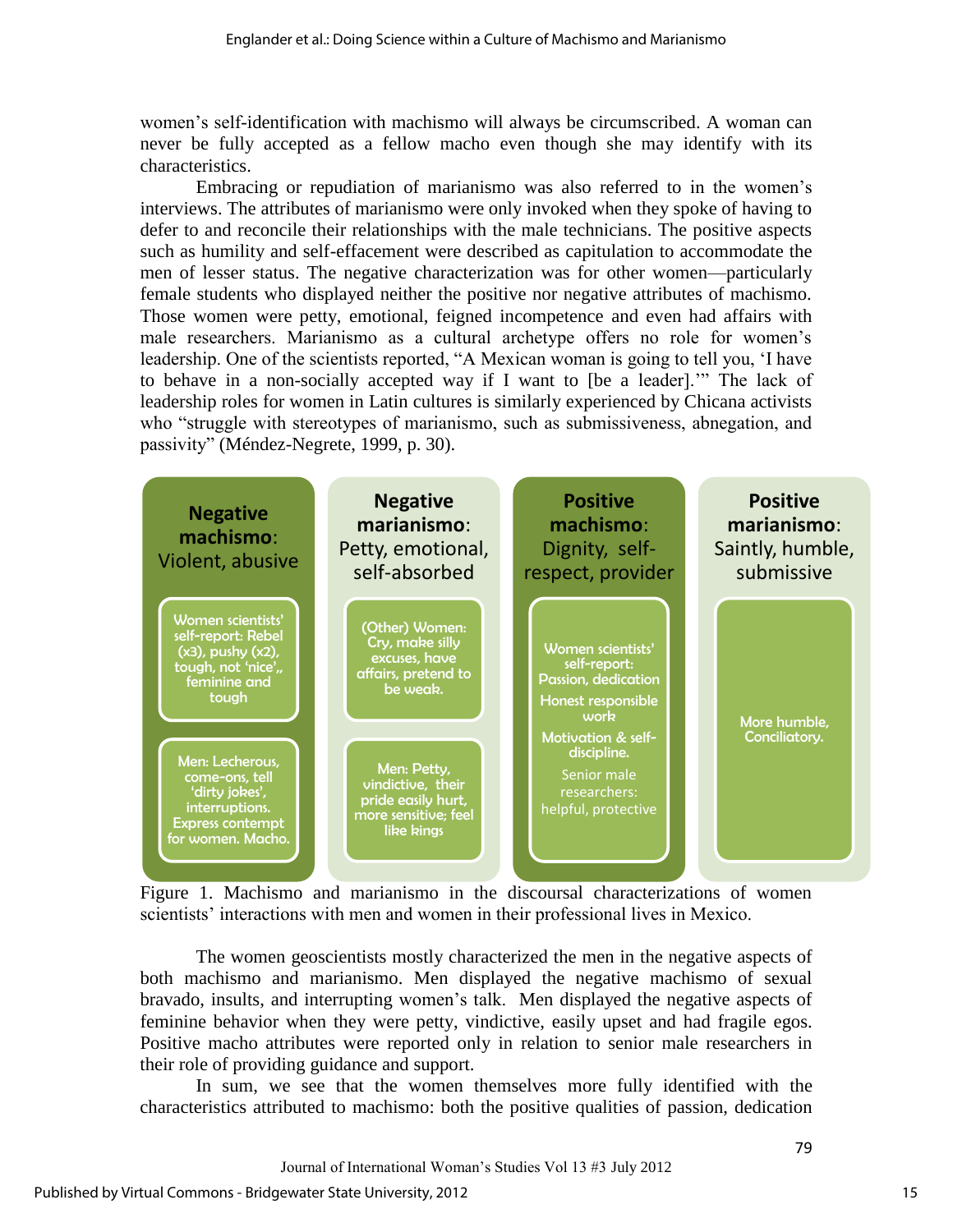and responsibility, and the negative qualities of rebelliousness, pushiness and toughness. The women's self-identification with machismo may have resulted from their participation in a male dominated field (science) and especially a male-dominated subfield of science (geoscience). Further the ideology of machismo allows for power and leadership (Stobbe, 2005). The qualities of marianismo were viewed in a negative light and its manifestation was largely allocated to scorned behaviors of other women such as feigned helplessness and sexual wantonness. Marianismo does not allow for credible selfdetermination.

Overall, the participants' discourse lacked the nuanced multiplicity of gender that is called for in contemporary socio-ethnographic literature (Ramirez, 2008; Gutmann, 1996). The lack of nuance is consistent with the experience of women in science and engineering departments generally, where there can be a conflict "between being ‗feminine' and being ‗business-like'‖ (Evetts,1994, cited in Gupta & Sharma, 2002, p. 902). It is encouraging to note that two of the younger scientists emphasized they were still being "feminine" while being "tough". If marianismo represents the ideal feminine in Mexico, adhering to it is not a behavior that allows for professional success although it is sometimes invoked to manage the relationship with technicians. For success, the women identify with machismo. The women's discourse supports Gutmann's (1996) contention that the "dominant ideas and practices [of machismo]...are so pervasive as to constitute common sense for members of society" (Gutmann, 1996, p. 19).

Finally, the status of their interactant—whether of equal status, higher or lesser is a key factor in the positive or negative nature of the interactions. Generally, the more powerful the man is in his status, the more positive is the women's relationship with him. The number of interactions with women is far fewer as there are few women present in the geoscience department, and the most positive ones are with students to whom the scientists are role models. The positive and negative qualities and behaviors of machismo, and marianismo's positive qualities and its repudiation can be traced in all these relationships.

# **Conclusion**

In this paper we explored the questions of how women geoscientists experience their interactions with men and women in their professional lives. The interactions provide specific data about a specific context in a particular era, but we don't think they are simply idiosyncratic; rather they can be seen as illustrative of broader experiences of professional women. The results demonstrate that the women see themselves as *not* performing the gendered role of marianismo, or repudiating it through pettiness or wantonness. Femininity does not allow for determined action by women because marianismo is fundamentally an ideology of self-sacrifice. Instead scientists characterize themselves in terms consistent with machismo, in its negative and positive elements. Yet women do not wield sufficient power to be machos among men, and men still expect women to perform the behaviors of marianismo. The women speak of themselves as non-traditional, while working in a professional context that continues to expect them to behave traditionally. We wish to emphasize that many of the women have established supportive and collaborative working relationships with men. The women stated that the personality of different individuals is crucial in these relationships. The genuine affection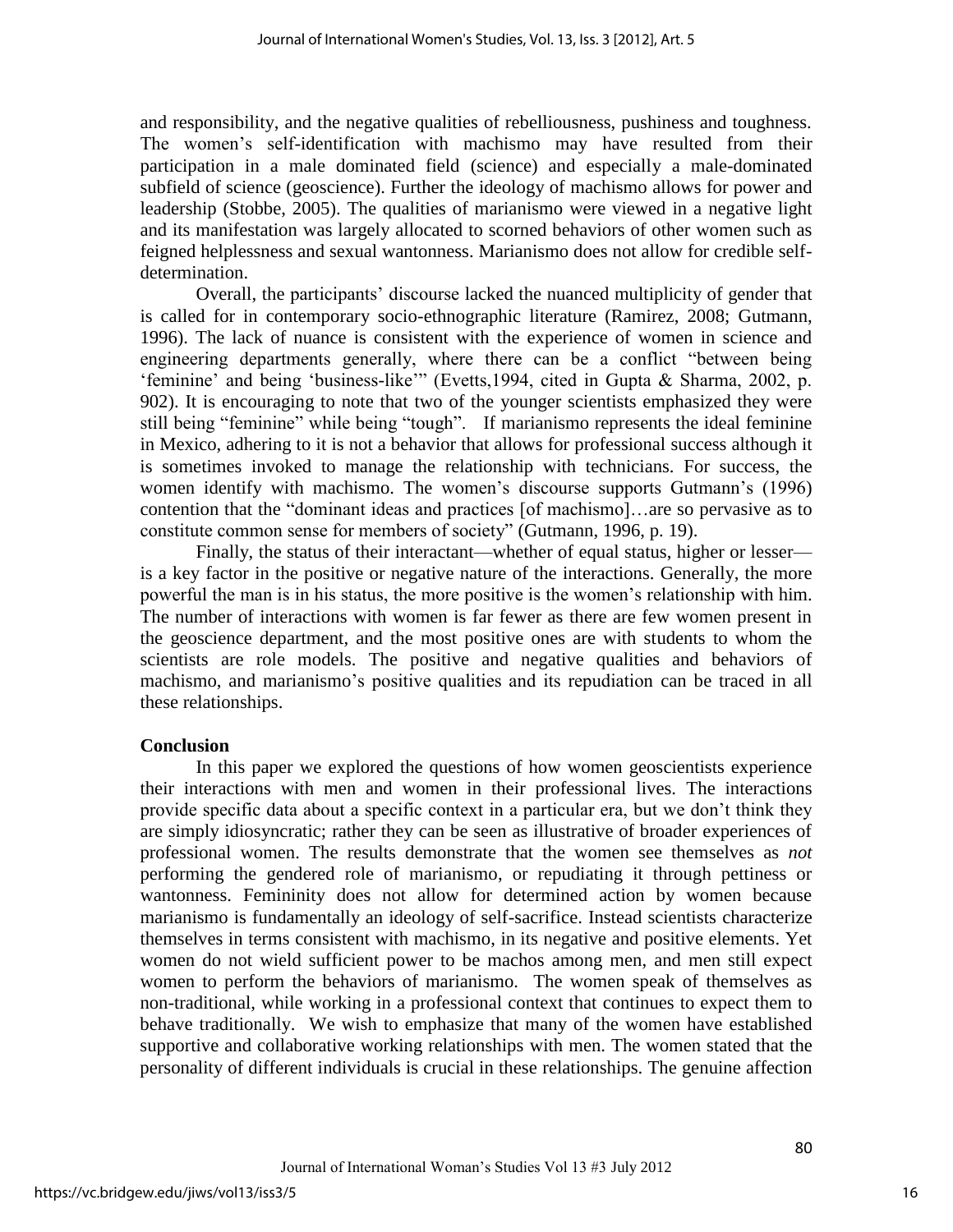for their colleagues in this context is expressed by the scientist who said, "I love the men I work with."

This study was conducted with a small number of women who work in the field of geoscience. This discipline was chosen for investigation because it is a field of science that usually attracts few women. In this Mexican institution, there were ten women in the geoscience division overall and there were four women in two of the departments. It was hoped that this relatively large number of women would ameliorate the difficulties of isolation that American women scientists report (Holmes & O'Connell, 2003). The findings demonstrate that the gendered ideologies of the culture are not lessened by being one of four women in a department, or being one of the 10 women in a division of  $50+$ men. The scientists did not report strong relationships with women colleagues, whether in formal research collaborations or informal support networks.

All the participants remarked consistently on their pride of being role models for female graduate students and girls in their families, and such modeling is associated with the success of female science students (Holeran, Whitehead, Schmader, & Mehl, 2011). Perhaps, a new ideology of women in professional positions in Mexico will develop. The limited range of readily acceptable behaviors for women in science today emphasizes the need for creation of such new cultural ideologies so that women's interactions are not so difficult, and they can conduct their scientific work without constraint.

#### **References**

- Allen, L. (2007). Sensitive and real macho all at the same time. *Men & Masculinities, 10*, 137-152.
- Alpay, E. H., Kambouri, M., & Ahearn, A. L. (2010). Gender issues in the university research environment. *European Journal of Engineering Education, 35 (2)*, 135- 145.
- Atwater, L. E., Carey, J. A., & Waldman, D. A. (2001). Gender and discipline in the workplace: Wait until yourfather gets home. *Journal of Management, 27*, 537- 561.
- Barinaga, M. (1992). The Pipeline is Leaking. *Science, vol 255 (March 15)*, 1366-67.
- Burrelli, J. (2008). *Thirty-three years of women in S&E positions.* Washington, DC: InfoBrief, National Science Foundation, NSF08-308.
- Connell, R. (2000). Making gendered people. In J. L. Myra Marx Ferree, *Revisioning Gender* (pp. 449-471). Walnut Creek, CA: AltaMira Press.
- Connell, R. W., & Messerschmidt, J. W. (2005). Hegemonic masculinity: Rethinking the concept. *Gender & Society, 19*, 829-859.
- Díaz, A. (2011, Febuary 28). Machismo, el gran obstáculo para las mujeres empresarias en México. *La Jornada*, p. www.jornada.unam.mx/2011/01/28/sociedad/042n1soc.
- Dreby, J. (2006). Honor and virtue: Mexican parenting in the transnational context. *Gender and Society, 20 (1)* , 32-59.
- Eagly, A. H., & Karau, S. J. (2002). Role congruity theory of prejudice toward female leaders. *Psychological Reivew, 109 (3)* , 573-598.
- Etzkowitz, H., & Kemelgor, C. (2001). Gender inequality in science: A universal condition? *Minerva, 39,*, 153-174.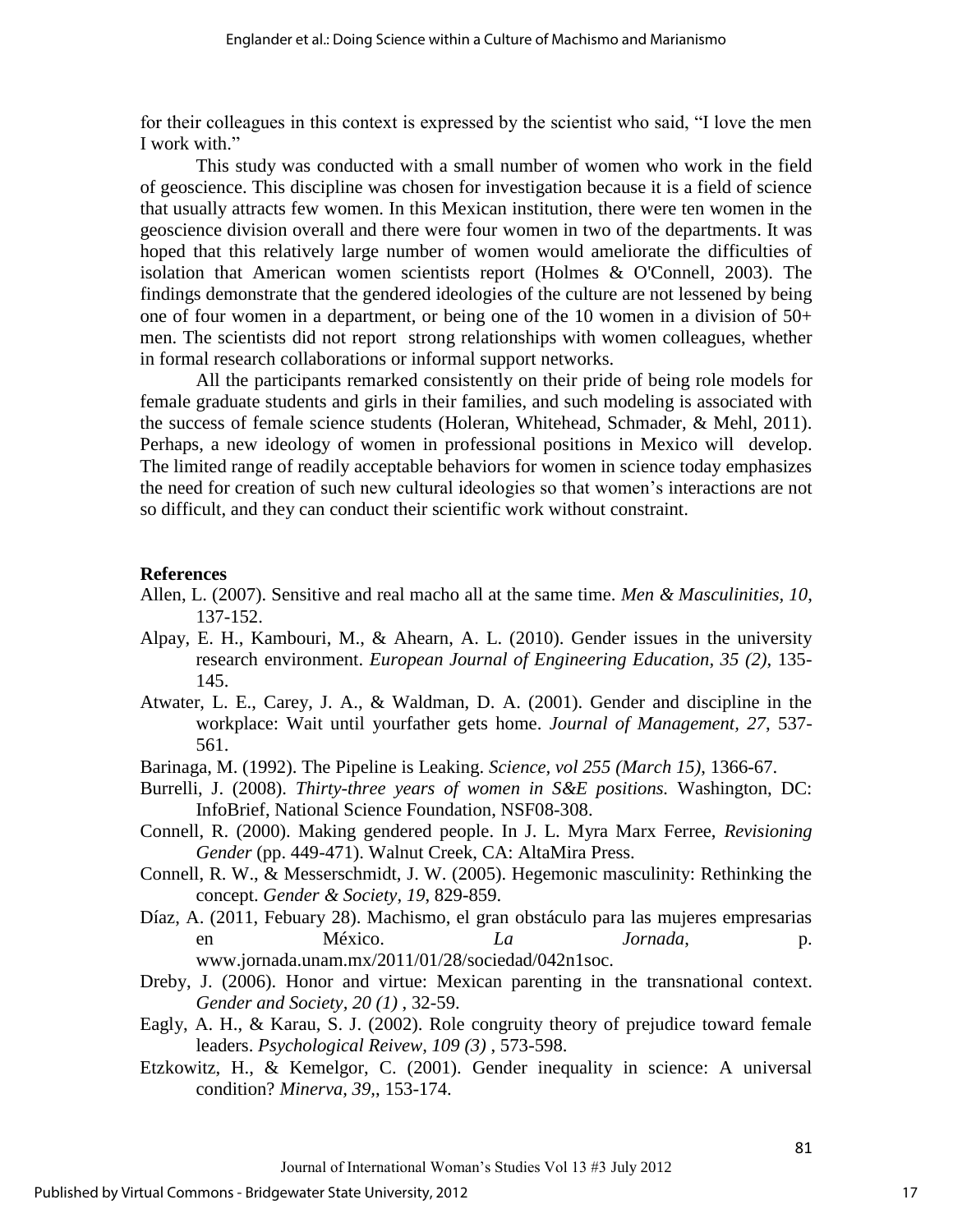- Fragoso, J. M., & Kashubeck, S. (2000). Machsimo, gender role conflict, and mental health in Mexican American men. *Psychology of Men & Masculinity, 1 (2)*, 87- 97.
- Gee, J. P. (2005). *Introduction to discourse analysis, 2nd edition.* London: Routledge.
- Gil, R. M., & Vazquez, ,. C. (1996). *The Maria Paradox: How Latinas Can Merge Old World Traditions with New World Self-esteem.* New York, NY: Putnam.
- Gupta, N., & Sharma, A. K. (2002). Women academic scientists in India. *Social Studies of Science, 32 (5-6)*, 901-915.
- Gutmann, M. C. (1999). *El machismo. Ser hombre de verdad en la Ciudad de México: ni macho, ni mandilón.* México: Colegio de México.
- Gutmann, M. G. (1996). *The meanings of macho: Being a man in Mexico City.* Berkeley, CA: University of California Press.
- Hanson, S. L., Fuchs, S., Aisenbrey, S., & Kravets, N. (2004). Attitudes toward gender, work, and family among female and male scientists in Germany and the United States. *Journal of Women and Minorities in Science and Engineering, 10*, 99-130.
- Hanson, S. L., Kennelly, I., & Fuchs, S. (2007). Perceptions of fairness: Gender and attitudes about opportunity among scientists in German and the United States. *Journal of Women and Minorities in Science and Engineering, 13*, 231-258.
- Hatchell, H., & Aveling, N. (2008). Those same old prejudices? Gendered experiences in the science workplace. *Journal of Workplace Rights, 13 (4)* , 355-375.
- Headland, K., Pike, K., & Harris, M. (. (1990). *Emics and etics: The insider/outsider debate.* Thousand Oaks, CA: Sage.
- Holeran, S. E., Whitehead, J., Schmader, T., & Mehl, M. R. (2011). Talking shop and shooting the breeze: A study of workplace conversation and disengagement among STEM faculty. *Social Psychological and Personality Science, 2*, 65-71.
- Holmes, M. A., & O'Connell, S. (2003). *Where are the women geoscience professors?* Washington, D.C.: National Science Foundation/Association for Women Geoscientists.
- Instituto Nacional de Estadística, Geografía e Informática. (2010). *Encuesta Nacional de Ocupación y Empleo.* México: INEGI.
- Isaac, C., Griffin, L., & Carnes, M. (2010). A qualitative study of faculty members' views of women chairs. *Journal of Women's Health, 19 (3)*, 533-546.
- Jenquart-Barone, S., & Sekaran, U. (2001). Effects of supervisor's gender on American women's trust. *Jouranl of Social Psychology, 134*, 253-255.
- Kodate, N., Kodate, K., & Kodate, T. (2010). Mission accomplished? Chaing visibilty of women's colleges in England and Japan and thier roles in promoting gender equality in science. *Minerva: A Review of Science, Learning and Policy, 48 (3)*, 309-330.
- Kunkel, A., Dennis, M. R., & Walters, E. (2003). Contemporary university students' ratings of characterstics of men, women, and CEO's. *Psychologycal Reports 93 (3, Pt 2)*, 1197-1213.
- Kuznelstov, Y., & Dahlman, C. J. (2008). *Mexico's transition to a knowledge-based economy: Challenges and opportunities.* Washington, D.C.: World Bank Institute.
- Lakoff, R. (1975). *Language and women's place.* New York, NY: Harper and Row.
- Lancaster, R. (1992). *Life is hard: Machismo, danger, and the intimacy of power in Nicaragua.* Berkeley, CA: University of California Press.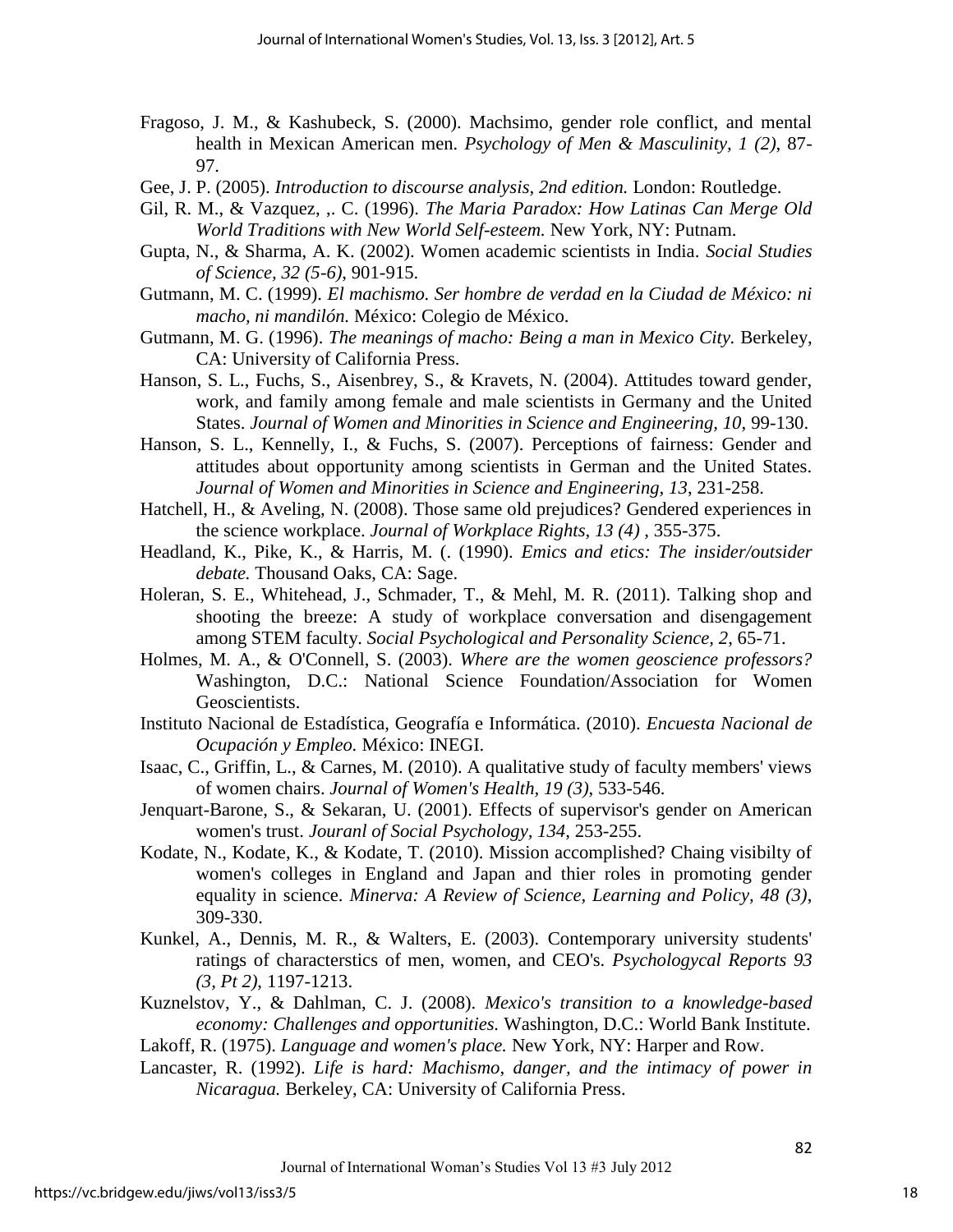- Larite, A. (2011, February 18). Una pandemia de violencia machista desgarra Latinoamérica. *El País*, http://sociedad.elpais.com/sociedad/2011/02/18/actualidad/1297983603\_850215.h tml .
- Lois, A. M., & Dawson, S. P. (2009). The current situation of female scientists in Argentina. *Women in Physics, 3rd TLUPAP International Conference* (pp. 75- 76). New York: American Institute of Physics.
- Mahalingam, R. (2007). Beliefs about chastity, machismo, and caste identity: A cultural psychology of gender . *Sex Roles, 56*, 239-249.
- Maxwell, J. (2004). *Qualitative research design: An interactive approach. 2nd edition.* Thousand Oaks, CA: Sage.
- Melhuus, M. (1996). Power, value and the ambiguous meanings of gender. In M. Melhuus, & K. A. Stolen, *Machos, mistresses, madonnas: Contesting the power of Latin American gender imagery* (pp. 230-259). London: Verso.
- Méndez-Negrete, J. (1999). Awareness, consciousness, and resistance: Raced, classed, and gendered leadership interaction in Milagro Country, California. *Frontiers: A Journal of Women Studies, 20 (1)* , 25-44.
- Montalvo, R. J., & García, C. H. (2006). Masculinity, machismo and their relation with some familiar variables. *Advances in Psychology Research, 42*, http://www.infasi.com.mx/investigacion/masculinity.pdf.
- Morely, L. (2000). The micropolitics of gender in the learning society. *Higher Education in Europe, 25 (2)*, 229-235.
- Morgan, D. (1996). *Focus groups as qualitative research.* Thousand Oaks, CA: Sage.
- National Academies Committee on Women in Science, Engineering, and Medicine. (2011). *Relevant Data on Women Researchers in Science.* Washington, DC: Handout for Blueprint for the Future Workshop.
- Oxford English Dictionary. (2012). Cambridge University Press. http://oxforddictionaries.com/definition/macho
- Parrini-Roses, R. (2007). Un espejo invertido: Los uses del poder en los estudios de masculinidad; Entre la dominación y la hegemonía. In A. &. Amuchástegui, *Sucede que me canso de ser hombre: Relatos y reflexiones sobre hombres y masculinidades en México* (pp. 95-117). Mexico City, Mexico: Colegio de México.
- Paz, O. (1950/1961). *The Labyrinth of solitude: Life and thought in Mexico.* New York, NY: Grove.
- Peña, M. (1991). Class, gender and machismo: The "treacherous-woman" folklore of Mexican male workers. *Gender and Society 5 (1)*, 30-46.
- Pike, K. (1954). *Language in relation to a unified theory of the structure of human behavior.* Glendale, CA: Summer Institute of Linguistics.
- Ramirez, J. (2008). *Against machismo: Young adult voices in Mexico City.* New York, NY: Berghahn Books.
- Rosser, S. V. (2004). Using POWRE to ADVANCE: Institutional barriers identified by women scientists and engineers. *NWSA Journal, 16 (1)*, 50-78.
- Salam, R. (2009). The death of macho. *Foreign Policy, 173*, 65-70.
- Schiebinger, L. (1999). *Has Feminism Changed Science? .* Cambridge, MA: Harvard University Press.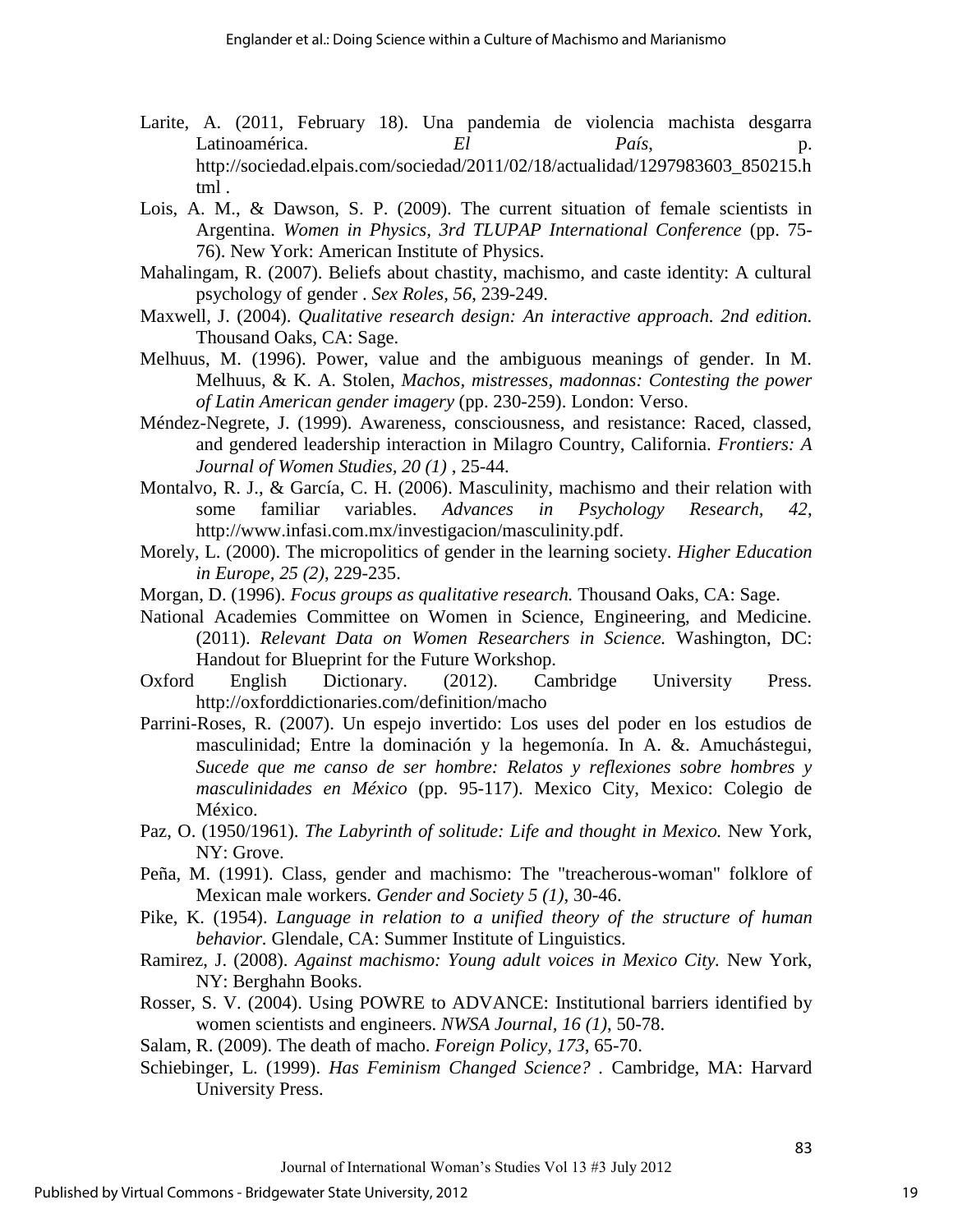- Sczesny, S. (2003). A closer look beneath the surface: Various facets of the thinkmanager-think-male stereotype. *Sex Roles, 49 (7-8)*, 353-363.
- Segrest, S. L., Romero, E. J., & Domke-Damonte, D. J. (2003). Exploring the role of machismo in gender discrimination: A comparison of Mexico and the U.S. *Equal Opportunitities International, 22 (1)*, 13-31.
- Sonnert, G., Fox, M. F., & Adkins, K. (2007). Undergraduate women in science and engineering: Effects of faculty, fields, and institutions over time. *Social Science Quarterly, 88 (5)*, 1333-1356.
- Stevens, E. (1972/1998). Machismo and marianismo. In M. B. Whiteford, *Crossing currents: Continuity and change in Latin America* (pp. 125-132). Upper Saddle River, NJ: Prentice Hall.
- Stevens, E. (1973). Marianismo: the other face of machismo in Latin America. In A. Pescatello, *Male and female in Latin America* (pp. 89-101). Pittsburgh, PA: University of Pittsburgh Press.
- Stobbe, L. (2005). Doing machismo: Legitimating speech acts as a selection discourse. *Gender, Work and Organization, 12 (3)* , 105-123.
- UNESCO. (1988). *Proposed international standard nomenclature for fields of science.* Paris: UNESCO.
- UNESCO. (2006). Women in science: Under-represented and under-measured. *UIS Bulletin on Science and Technology Statistics, 3* , 1-7.
- UNESCO. (2007). *Science, Technology and Gender.*
- Vigoya, M. V. (2003). Contemporary Latin American perspectives on masculinity. In M. C. Gutman, *Changing men and masculinities in Latin America* (pp. 27-57). Durham, NC: Duke University Press;.
- Warning, R., & Buchanan, F. R. (2009). An exploration of unspoken bias: Women who work for women. *Gender in Management, 24 (2)*, 131-145.
- Wood, J. T. (1994). Saying it makes it so: The discursive construction of sexual harrassment. In S. G. Bingham, *Conceptualizing sexual harrassment as discursive practice* (pp. 17-30). Westport, CT: Praeger.
- Woodhouse, H., & Ndongko, T. M. (1993). Women and science educaiton in Cameroon: Some critical reflections. *Interchange, 24 (1-2)*, 131-158.